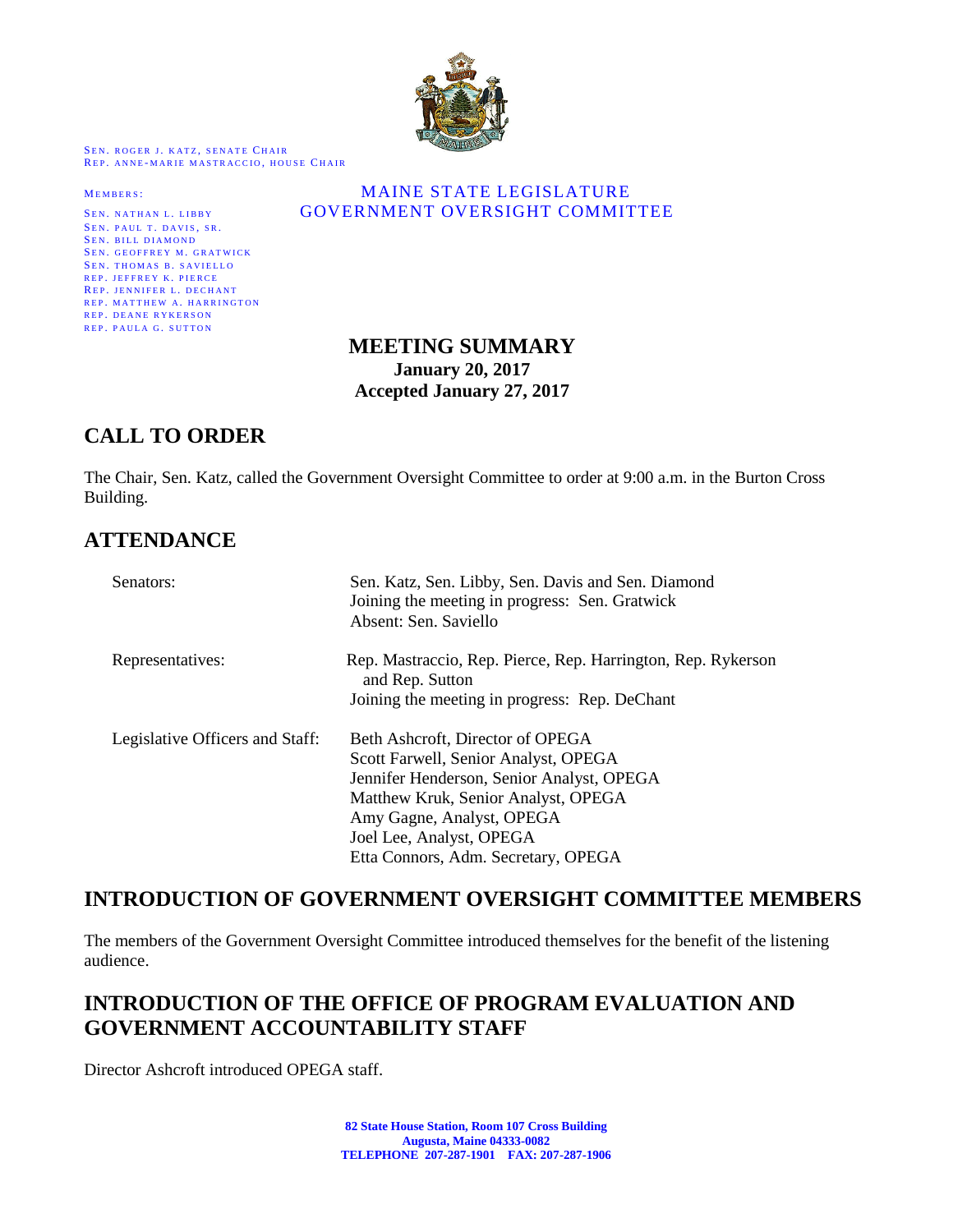# **SUMMARY OF THE NOVEMBER 17, 2016 GOC MEETING**

The November 17, 2016 Meeting Summary was accepted as written.

# **ORIENTATION OF NEW MEMBERS**

Director Ashcroft summarized the Orientation material regarding the GOC and OPEGA including:

• Review of Functions, Roles and Duties – GOC and OPEGA

- Review of Key Processes:
	- How Topics are Selected
	- How Requests for Reviews Are Processed/Considered
	- Checklist for Considering Potential Topics
	- How Reviews are Conducted
	- How Reports are Received
	- Voting Processes and Procedures
- Description of GOC/OPEGA Website

# **REVIEW COMMITTEE RULES**

Director Ashcroft said it was her understanding that the model Committee Rules has recently been revised. It is no longer in the model Committee rules that legislators can vote via phone or email with the permission of the Presiding Officer. That has been taken out of the model Committee Rules so the GOC will need to discuss that section of their Rules and discuss whether they want 9. (F) removed or revised.

Director Ashcroft noted that items 9. J, K and L in the Rules should not be in the GOC's Rules because they do not apply to the Committee in terms of the process and what members vote on.

Sen. Katz asked Committee members to review the Draft GOC Rules and the Committee will discuss and vote on the Rules at their January  $27<sup>th</sup>$  meeting.

# **NEW BUSINESS**

#### **Discussion of Process for Establishing OPEGA Work Plan for 2017-2018**

#### - **Review of Current Work Plan**

Director Ashcroft summarized the Work Plan Topics that are in Planned Status. (A copy is attached to the Meeting Summary.) She explained that during the process of deciding what will be on OPEGA's Biennial Work Plan for 2017-2018 the GOC can either continue with the topics that have been carried over on the Work Plan from the previous biennium or they would vote them off the Work Plan.

#### - **Review of On Deck List Topics**

Director Ashcroft described the purpose and information topics on the GOC's On Deck List. (A copy of the On Deck List is attached to the Meeting Summary.)

Director Ashcroft, in response to Rep. DeChant's question of how long topics stayed on the On Deck List, said topics are voted onto the On Deck by the GOC and stay on the List until the GOC votes them off.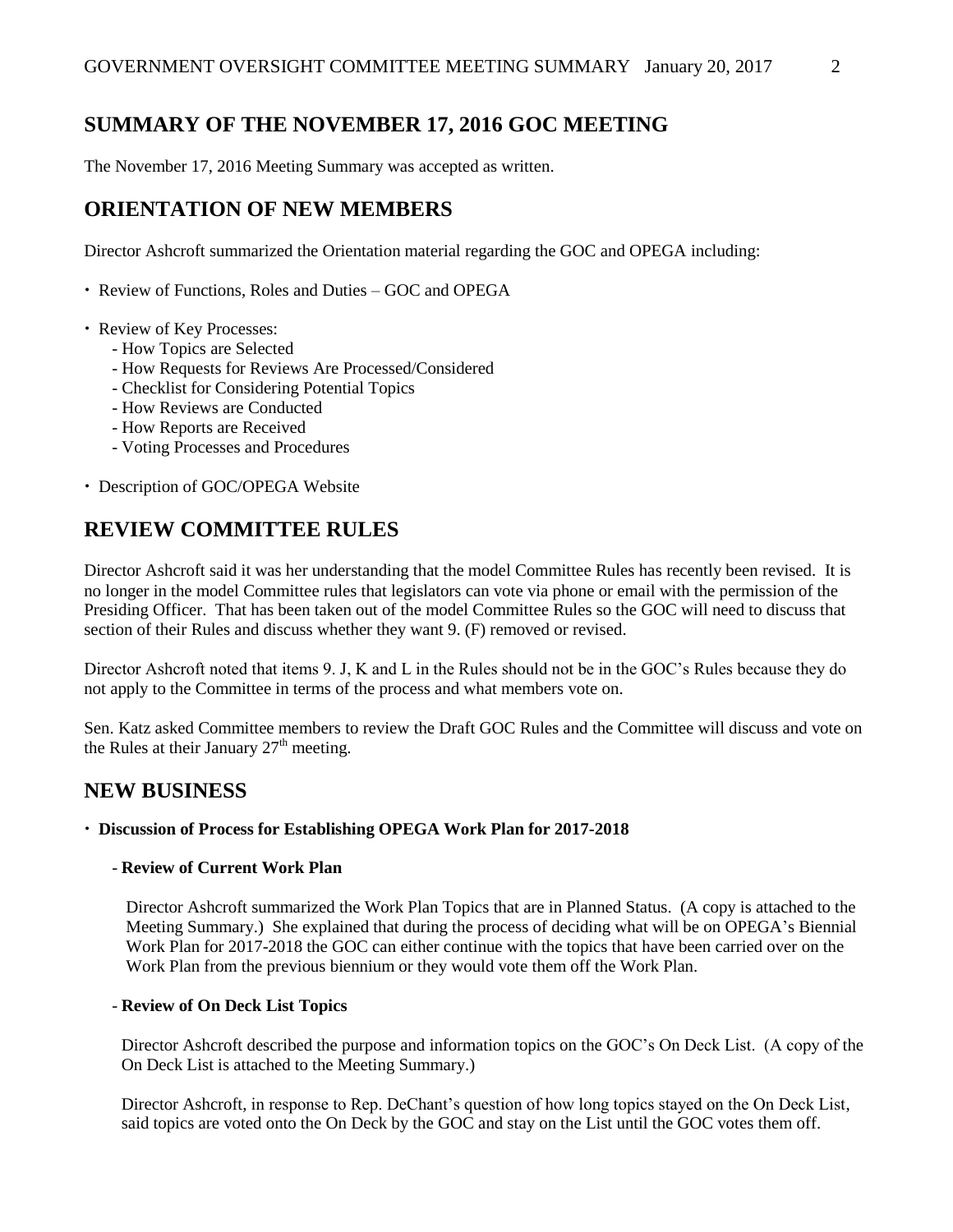Director Ashcroft explained that the Committee could choose topics from the On Deck List to add to OPEGA's Work Plan and at the same time can decide if there is any topic on that List the members would like to vote off.

#### - **Solicitation of New Topics**

Next meeting the Committee will begin discussing whether and how to solicit new topics for the Work Plan.

### **UNFINISHED BUSINESS**

None

# **REPORT FROM DIRECTOR**

#### - **Status of Projects In Progress**

#### - **Status of OPEGA Action Items From Past GOC**

Director Ashcroft noted that the Tax Expenditure Evaluations are required for OPEGA to do under statute now. OPEGA has some of those evaluations up for review every year and the GOC is involved in that process in a very particular way. At the next meeting she will review the Tax Expenditure Reviews process and the related roles and responsibilities of the Committee and OPEGA. She said it is OPEGA's goal to report out on the **New Markets Capital Investment Credit Program** at the February 17, 2017 GOC meeting. OPEGA is also aiming to report out both **Employment Tax Increment Financing** and **Pine Tree Development Zones** at the March 24 meeting. The report on **DHHS Licensing and Regulation of Child Care Providers** is expected to be presented to the Committee at their March 10<sup>th</sup> meeting and the **State Lottery** report on April 28<sup>th</sup>. Director Ashcroft referred to the **Northern New England Passenger Rail Authority** (NNEPRA) that is in progress noting that the 127<sup>th</sup> GOC voted to have OPEGA continue with work on the Review. She noted that OPEGA did issue an Information Brief on NNEPRA at an unusual point in their review process because they wanted the Committee to have the benefit of the information they had gathered in an extensive preliminary research phase before deciding whether there was further review work to be done on the topic. The Committee voted that OPEGA continue its work on the NNEPRA review and it is currently on hold while OPEGA is wrapping up all of its reports that are ready to come out. Director Ashcroft said it is currently the plan that OPEGA will move back to the NNEPRA review in April to develop specific scope questions for the review and to plan the work.

Rep. DeChant referred to the November 17, 2016 Meeting Summary and the discussion around the NNEPRA review going forward. She asked if a new GOC could say they did not want to move forward with the review at this point or does the review have to continue. Sen. Katz said it is now the 128<sup>th</sup> GOC and members could decide not to proceed further with the review.

Director Ashcroft said the other four Tax Expenditure Evaluations have to remain on OPEGA's Work Plan and OPEGA has dedicated staff assigned to do the work on these reviews. The **Maine Capital Investment Credit, Reimbursement for Business Equipment Tax Exemption to Municipalities (BETE) and Reimbursement for Taxes Paid on Certain Business Property (BETR)** reviews will get full evaluations done by OPEGA. Under the Tax Expenditure review process OPEGA is also responsible for gathering up information for the Taxation Committee to use for "Expedited Reviews" and that work is the **Special Project: Tax Expenditure Expedited Reviews – Tax Fairness**. The above four tax projects cannot be taken off OPEGA's Work Plan by this GOC because they have been assigned by the GOC in accordance with statutory requirements.

Sen. Libby asked how it is determined which tax credits get reviewed and when. Director Ashcroft said the process was started about four years ago to identify what a review process would look like. At that time, what was used for a population is what is reported as a tax expenditure in the report Maine Revenue Services produces every other year. That formed the basis for the population and since then the GOC/OPEGA has added other tax expenditures they have become aware of or that the Legislature has since passed. OPEGA has also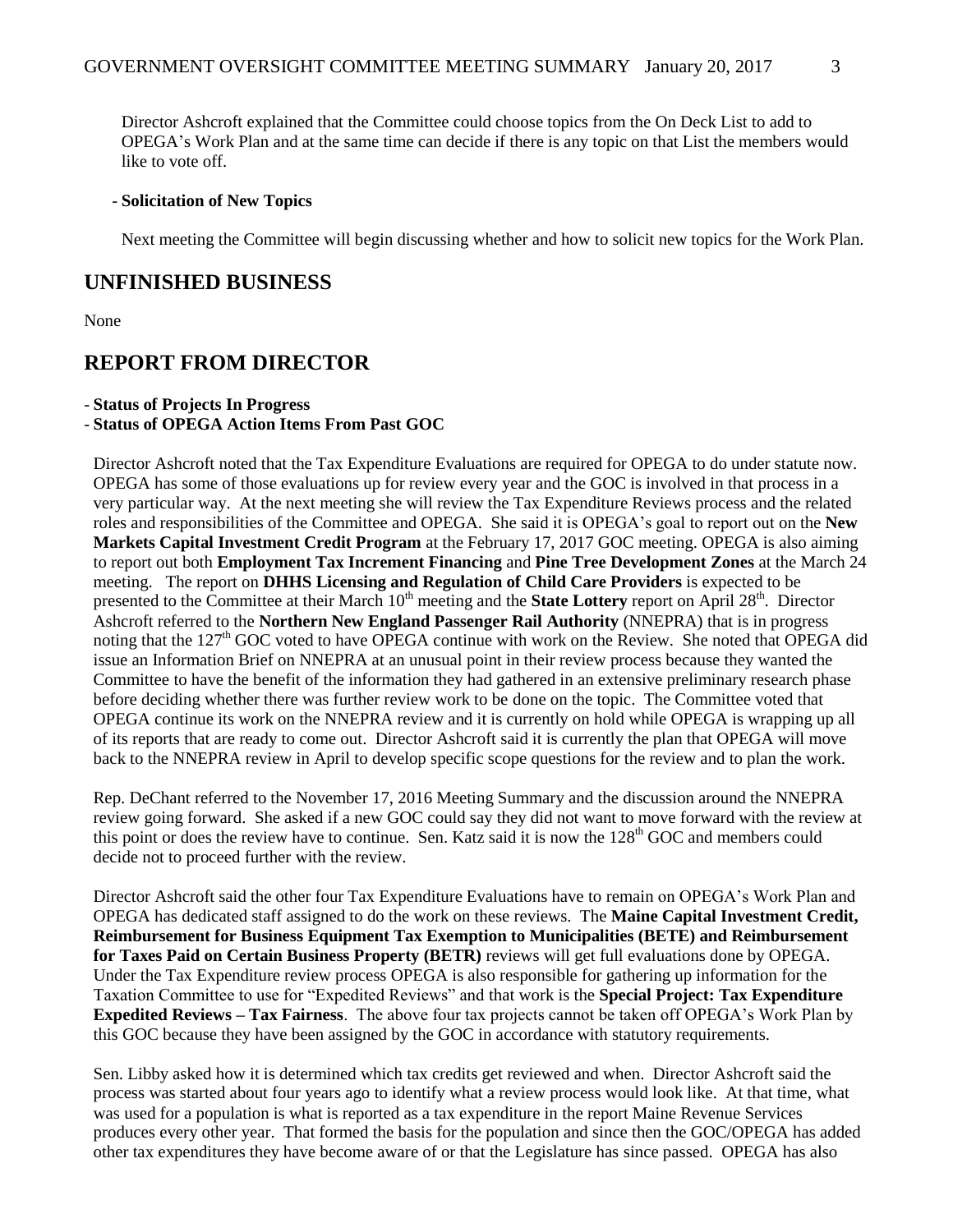taken off the tax expenditures that have been repealed by the Legislature. OPEGA then recommends a schedule for the reviews. Currently it is a six year recurring schedule and the GOC votes every year on what is going to get reviewed in the next year.

#### - **Status of OPEGA's Budget**

Director Ashcroft will be reviewing with the GOC OPEGA's proposed budget for FY 18 and 19. She noted that OPEGA is a separate account in the State budget and all of the GOC's expenses are also captured in OPEGA's budget. OPEGA's account is a non-lapsing account so the Office carries an unencumbered balance from prior years when it was under budget. The Director has not checked recently to see what that balance is. In the past, portions of OPEGA's unencumbered balance have been used for other legislative needs.

Sen. Diamond asked what "Civil Right Insurance" is that is mentioned in the budget. Director Ashcroft did not know and will get that information and report back at the next meeting.

# **NEXT GOC MEETING DATE**

The next GOC meeting is scheduled for Friday, January 27, 2017 at 9:00 a.m.

# **ADJOURNMENT**

Sen. Katz adjourned the Government Oversight Committee meeting at 11:15 a.m. on the motion by Sen. Diamond, second by the Chair, Rep. Mastraccio, unanimous.)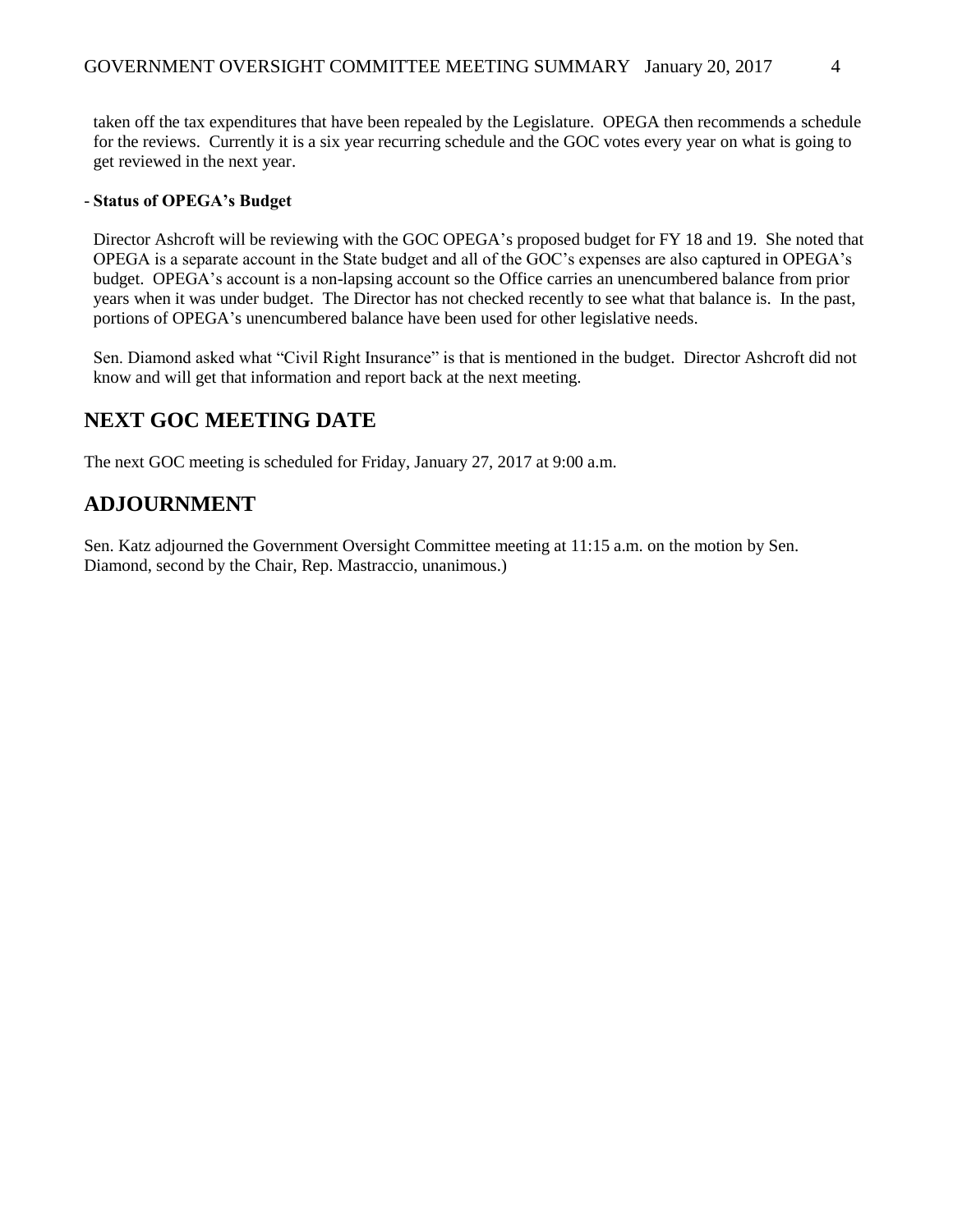# Government Oversight Committee: Work Plan Topics in Planned Status (As of 1-20-17)

|              | <b>Topic</b>                                                                                                                                                                                                                                                                                                                                                                                                                    | <b>General Scope</b>                                                                                                                                                                                                                                                                                                                                                                                                                     |
|--------------|---------------------------------------------------------------------------------------------------------------------------------------------------------------------------------------------------------------------------------------------------------------------------------------------------------------------------------------------------------------------------------------------------------------------------------|------------------------------------------------------------------------------------------------------------------------------------------------------------------------------------------------------------------------------------------------------------------------------------------------------------------------------------------------------------------------------------------------------------------------------------------|
|              |                                                                                                                                                                                                                                                                                                                                                                                                                                 |                                                                                                                                                                                                                                                                                                                                                                                                                                          |
| $\mathbf{1}$ | <b>DHHS Audit Functions</b>                                                                                                                                                                                                                                                                                                                                                                                                     | Effectiveness of DHHS audit functions in<br>identifying and addressing fraud, waste and                                                                                                                                                                                                                                                                                                                                                  |
|              | Responsible Agency:                                                                                                                                                                                                                                                                                                                                                                                                             | abuse in programs administered by the                                                                                                                                                                                                                                                                                                                                                                                                    |
|              | Department of Health and Human Services (DHHS)<br><b>Additional Information</b>                                                                                                                                                                                                                                                                                                                                                 | Department.                                                                                                                                                                                                                                                                                                                                                                                                                              |
|              |                                                                                                                                                                                                                                                                                                                                                                                                                                 |                                                                                                                                                                                                                                                                                                                                                                                                                                          |
|              | The 126 <sup>th</sup> GOC placed this topic on the Work Plan in April 2013. It was requested by a GOC member.                                                                                                                                                                                                                                                                                                                   |                                                                                                                                                                                                                                                                                                                                                                                                                                          |
| $\bullet$    | In 2016, there are 4 separate audit Units within DHHS responsible for audits, examinations, investigations, and<br>into the Chief Operating Officer of DHHS.                                                                                                                                                                                                                                                                    | recoupment activities: MaineCare Audit Unit, Social Services Unit, the Program Integrity Unit and the Internal Audit<br>Unit. The Fraud Investigative and Recovery Unit, which was under the Division of Audit in the past, reports directly                                                                                                                                                                                             |
|              | $\circ$<br>MaineCare funding annually.                                                                                                                                                                                                                                                                                                                                                                                          | The MaineCare Audit Unit conducts compliance audits and issues final cost settlements on all MaineCare<br>cost reimbursed programs. The Unit processes over 600 cost reports representing approximately \$1 billion in                                                                                                                                                                                                                   |
|              | $\circ$<br>community agencies. At the end of a community agency's fiscal year, Social Services performs an<br>examination/review of an agency's records to ensure compliance with applicable State and/or Federal<br>legislation, statutes and regulations.                                                                                                                                                                     | Social Services Unit has oversight responsibilities for State and Federal grants that pass through DHHS to                                                                                                                                                                                                                                                                                                                               |
|              | Internal Audit Unit is responsible for monitoring all audits completed on DHHS, assisting in the<br>$\circ$<br>provide oversight of all external audits on the Department, monitor progress of and review results of the<br>often as needed.                                                                                                                                                                                    | implementation of internal controls to correct deficiencies identified in audit findings, and monitoring the<br>effectiveness of controls and recommending changes as necessary. IA also conducts audits and reviews as<br>directed by the DHHS Audit Committee. The Audit Committee was established in mid-2012 as a means to<br>annual Single Audit and to approve the IA work plan. The Committee meets on a quarterly basis and more |
|              | $\circ$<br>indicate fraud, abuse or waste. PI may perform retrospective audits/reviews of MaineCare providers and<br>members to validate allegations.                                                                                                                                                                                                                                                                           | Program Integrity Unit is responsible for monitoring and safeguarding the MaineCare Program against fraud,<br>abuse and waste. It conducts analysis of MaineCare billings to detect utilization patterns or trends that may                                                                                                                                                                                                              |
|              | Fraud Investigative and Recovery Unit is authorized under 22 MRSA §13 to investigate fraud, attempted<br>$\circ$<br>fraud, commingling or misapplication of funds administered by DHHS. FIRU is also responsible for the<br>the General Assistance programs.                                                                                                                                                                    | recovery of established improper payments in TANF, Food Supplement Program (Food Stamps), Medicaid and                                                                                                                                                                                                                                                                                                                                   |
| $\bullet$    | Currently, the Division of Audit (not including FIRU) has 47 total positions with 10 vacancies. The Division reports<br>that they are in the process of conducting interviews to fill 3 of those positions and are actively recruiting to fill the<br>remaining 7 positions. The Division describes "aggressive recruiting" designed to address the difficulty in filling<br>certain entry level positions within the Division. |                                                                                                                                                                                                                                                                                                                                                                                                                                          |
| $\bullet$    | In OPEGA's 2009 report on Durable Medical Equipment, OPEGA identified weaknesses in the Program Integrity<br>Unit's capabilities to use data analytics and exception reporting from the MaineCare claims system to identify<br>limited procedures engagement, and in the FY13, FY14, and FY15 Single Audits.                                                                                                                    | potential cases of fraud, waste and abuse. The Office of the State Auditor identified similar deficiencies in a 2013                                                                                                                                                                                                                                                                                                                     |
|              | In the Single Audits for FY10, FY11, FY12, FY13, FY14, and FY15, the State Auditor found that Division of Audit                                                                                                                                                                                                                                                                                                                 |                                                                                                                                                                                                                                                                                                                                                                                                                                          |

- In the Single Audits for FY10, FY11, FY12, FY13, FY14, and FY15, the State Auditor found that Division of Audit procedures related to long term facility audits need improvement. The State Auditor also identified deficiencies related to the Audit Division's handling of hospital cost settlements in a FY15 limited procedures engagement.
- The Federal DHHS Office of Inspector General (OIG) noted the low number of fraud referrals from the Program Integrity Unit to the State's Medicaid Fraud Control Unit (MFCU) during FY12, FY13, and FY14. The OIG stated that referrals from the Program Integrity Unit are typically an essential component of a MFCU's ability to effectively investigate and prosecute Medicaid fraud.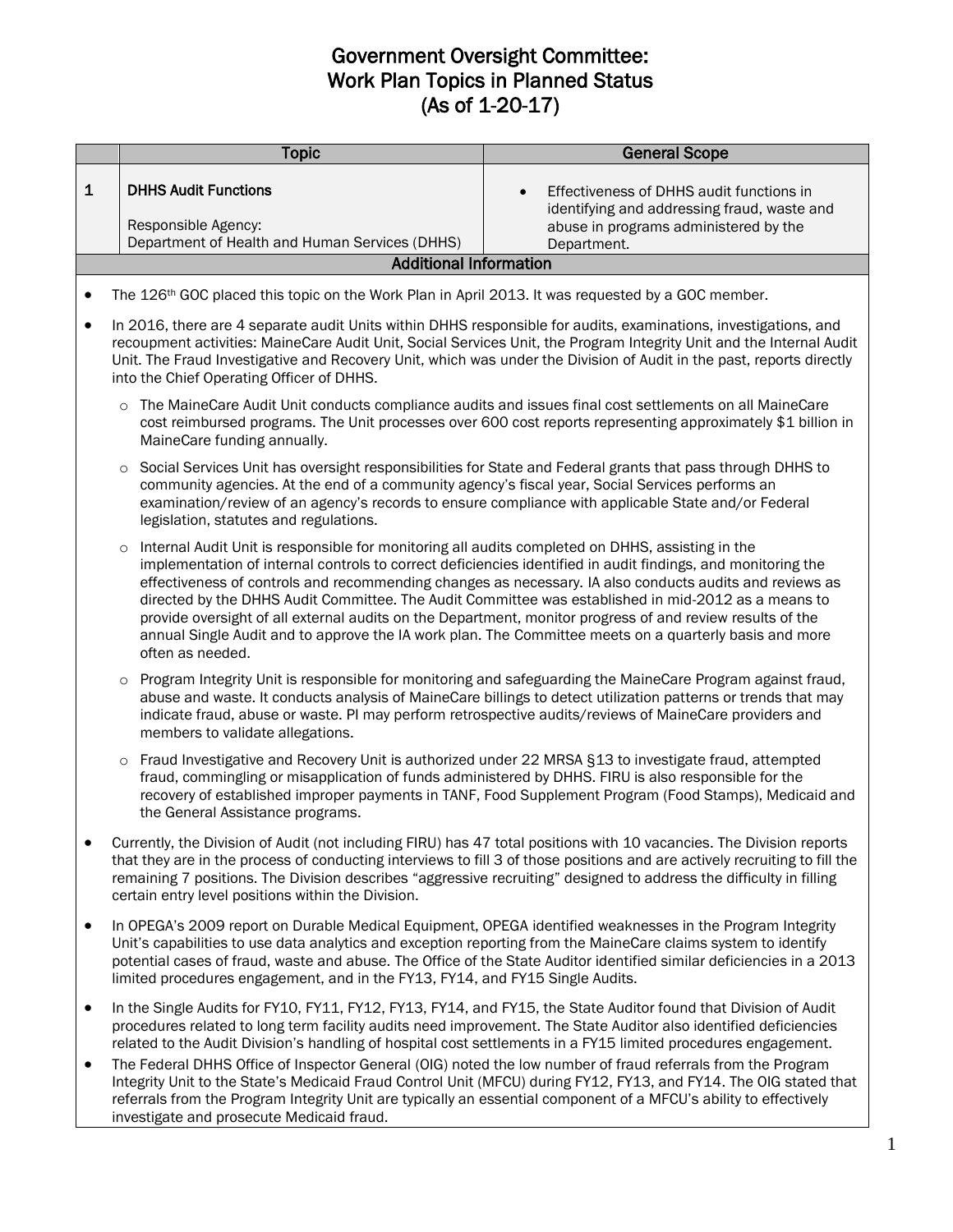|                | <b>Topic</b>                                                                                                                                                                                                                                                                                                                                                                                                                                                                                                                                | <b>General Scope</b>                                                                                                                                                                                                                                                                                                                                                                                                                                     |
|----------------|---------------------------------------------------------------------------------------------------------------------------------------------------------------------------------------------------------------------------------------------------------------------------------------------------------------------------------------------------------------------------------------------------------------------------------------------------------------------------------------------------------------------------------------------|----------------------------------------------------------------------------------------------------------------------------------------------------------------------------------------------------------------------------------------------------------------------------------------------------------------------------------------------------------------------------------------------------------------------------------------------------------|
| $\overline{2}$ | Independent Living Services (multiple programs)<br>Responsible Agencies:<br>Department of Labor (DOL)<br>Department of Health and Human Services (DHHS)<br>Other                                                                                                                                                                                                                                                                                                                                                                            | Alignment of programs and resources with<br>$\bullet$<br>needs of eligible client population;<br>Efficient use of resources;<br>$\bullet$<br>Compliance with State and federal program and<br>$\bullet$<br>funding requirements;<br>Coordination among programs;<br>$\bullet$<br>Effectiveness of programs and services in<br>$\bullet$                                                                                                                  |
|                |                                                                                                                                                                                                                                                                                                                                                                                                                                                                                                                                             | support of independent living                                                                                                                                                                                                                                                                                                                                                                                                                            |
|                | <b>Additional Information</b>                                                                                                                                                                                                                                                                                                                                                                                                                                                                                                               |                                                                                                                                                                                                                                                                                                                                                                                                                                                          |
| ٠              | The 127th GOC added this review to OPEGA's Work Plan in June 2016 after considering a review request<br>expressing concerns that many Maine people are waiting for Independent Living Services and that federally<br>mandated mission, programming and funding requirements are not being followed.                                                                                                                                                                                                                                         |                                                                                                                                                                                                                                                                                                                                                                                                                                                          |
| $\bullet$      | Department of Labor's Division of Vocational Rehabilitation (DVR), the GOC determined that a review with a<br>broader scope to encompass all State programs offering independent living services would be of value.<br>Consequently, the general scope approved by the GOC intends to encompass the multiple programs delivered<br>individuals with significant disabilities in living more independently in their homes and communities. These<br>products and services will be referred to generally as Independent Living Services (ILS) | Although the original review request was specific to the Independent Living Services Program administered by the<br>through State agencies, or supported by State-administered funding, that provide products or services to assist                                                                                                                                                                                                                      |
| $\bullet$      | OPEGA's initial research on the Independent Living Services (ILS) Program administered by BRS produced the<br>following information on that program:                                                                                                                                                                                                                                                                                                                                                                                        |                                                                                                                                                                                                                                                                                                                                                                                                                                                          |
| $\circ$        | communities. The program is also an advocacy program for people with disabilities and their families.                                                                                                                                                                                                                                                                                                                                                                                                                                       | The program assists people who have significant disabilities to live more independently in their homes and                                                                                                                                                                                                                                                                                                                                               |
| $\circ$        | virtue of having been selected as the DSE by Maine's Statewide Independent Living Council (SILC).                                                                                                                                                                                                                                                                                                                                                                                                                                           | The program provides for needed IL services subject to the availability of funds. The ILS Program is primarily<br>funded through a federal grant. DVR is currently the Designated State Entity (DSE) to receive the grant by                                                                                                                                                                                                                             |
| $\circ$        | The SILC is a federally mandated Council that has responsibility for developing Maine's State Plan for<br>law.                                                                                                                                                                                                                                                                                                                                                                                                                              | Independent Living. The Plan must be submitted to, and approved by, the federal administrators in order for<br>Maine to receive the federal grant. The federal statute also requires that the Council to monitor, review, and<br>evaluate the implementation of the State Plan and communicate with the State Rehabilitation Council (SRC)<br>about activities that address the common needs of specific disability populations and issues under federal |
| $\circ$        | The SILC is incorporated as a Section $501(c)(3)$ organization with charitable or educational purpose. It<br>currently has nineteen members appointed by the Governor. SILC also currently employs a part-time<br><b>Executive Director.</b>                                                                                                                                                                                                                                                                                                |                                                                                                                                                                                                                                                                                                                                                                                                                                                          |
| $\circ$        | provide certain deliverables associated with the federal grant. The most recent two contracts include<br>Vocational Rehab funds.                                                                                                                                                                                                                                                                                                                                                                                                            | DVR provides supporting funds to SILC through a contract that requires SILC to perform certain activities and<br>\$49,500 in funds from DVR, \$27,500 of which are from the federal grant and the remainder from other                                                                                                                                                                                                                                   |
| $\circ$        | grant be provided by a CIL. The Executive Director of Alpha One is a member of the SILC.                                                                                                                                                                                                                                                                                                                                                                                                                                                    | ILS Program Services are provided by Alpha One under a sole source contract with DVR. Alpha One has offices<br>in South Portland and Bangor and is currently the only entity certified as a Council for Independent Living (CIL)<br>in Maine under a separate federal program. The federal ILS Program requires that the services under the ILS                                                                                                          |
| $\circ$        |                                                                                                                                                                                                                                                                                                                                                                                                                                                                                                                                             | DVR's contract with Alpha One for October 2015 through September 2016 was for \$475,000. The funding<br>was comprised of \$89,690 in General Fund and \$385,310 Federal Funds, which included \$310,310 from<br>the Independent Living State Grant awarded by the federal Department of Health and Human Services.                                                                                                                                       |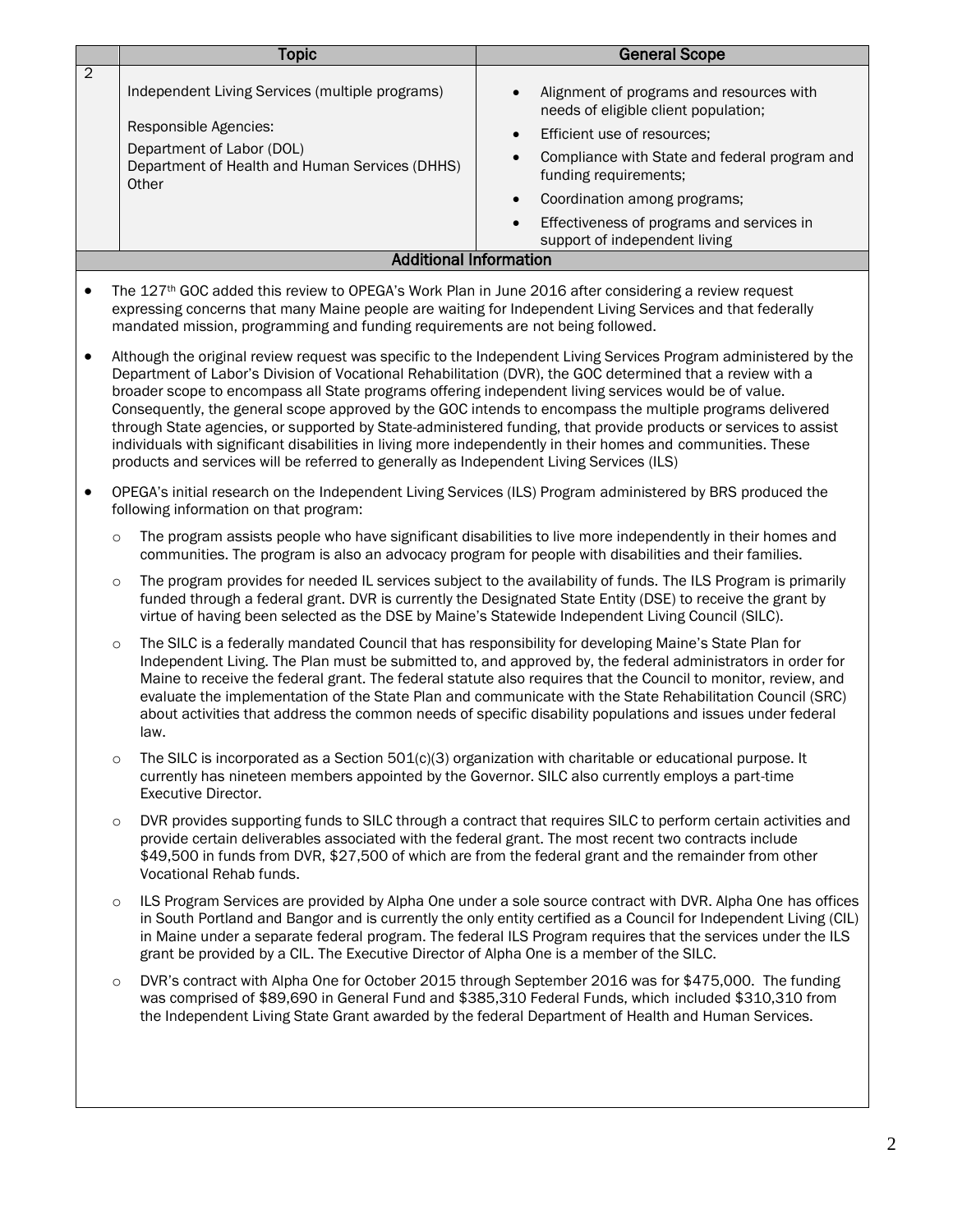- o All ILS Program services are carried out through an Independent Living Plan that is mutually agreed upon by the client and an IL counselor. The four core services that every Alpha One office provides are:
	- **Individual and Systems Advocacy**
	- **Information and Referral**
	- **Individual Independent Living Skills Training**
	- Peer Counseling
	- **The ILS Program can also purchase products and services to help clients be more independent in** their home and/or community.
- $\circ$  There is a maximum lifetime expenditure of \$5,000 allowed for each eligible individual served by the ILS Program. The ILS cannot pay for services that are traditionally provided by other state, federal or private agencies. Products and services that support independent living might also be available under other programs administered by DOL's Bureau of Rehabilitation Services and/or DHHS. According to DOL, the ILS Program is designed to be the program of "last resort".
- Individuals found eligible for the ILS Program are prioritized into four categories (Priority 1 being the highest priority). According to DOL, the Program has traditionally had a wait list for services for individuals in Priority categories 3 and 4. Alpha One regularly reports to DVR various performance metrics associated with the wait list, clients served and time to serve.
- According to DOL, in the fall of 2015 Alpha One and SILC discussed concerns about the wait list with the Governor. Alpha One estimated that another \$700,000 in funding would be needed to eliminate the wait list. Following that, DOL worked with DHHS and DOE to explore options for addressing the wait list. This led to a review of current wait list clients, and their needs, by DHHS to determine whether those needs could be met under other programs the clients were already enrolled in.
- o As of June 2016, DHHS had reviewed 206 clients on the ILS Program wait list as Priority 3 and 4 and compared them to consumers enrolled in DHHS programs for Chapter 11 and Sections 12, 19, 63 and 96. DHHS found that 93 of those 206 were already enrolled in one of those programs and approximately 62 of them were, or may be, eligible to get some or all of their needs met under these programs, or other programs. DHHS and DOL were in the process of running an updated ILS program wait list against a master file of DHHS programs with components that may cover the needed products and services. This included MaineCare, MaineCare Waivers and Adult Protective Services.
- The 126th Legislature established the Commission on Independent Living and Disability to evaluate the needs of disabled Maine citizens, review existing available resources and services, and develop recommendations regarding expansion of citizen access to particular resources. The Commission's final report in December 2014 made recommendations in eight areas: transportation, education funding, reporting, building codes, public housing, employment, insurance and telehealth/assistive technology. There were no specific recommendations related to the ILS program. LD 949, which implements some of the recommendations from the Commission's report, was passed in the most recent legislative session following an override of gubernatorial veto.

|   | Topic                                                                                          | <b>General Scope</b>                                                                                                                                             |
|---|------------------------------------------------------------------------------------------------|------------------------------------------------------------------------------------------------------------------------------------------------------------------|
| 3 | <b>Public Utilities Commission</b><br>Responsible Agency:<br>Public Utilities Commission (PUC) | Assessment of extent to which the PUC<br>independently assesses risks and costs associated<br>with ensuring safe, reasonable and adequate<br>electrical services |

#### Additional Information

- The 126th GOC added this review to OPEGA's Work Plan in April 2014 on a 7-4-1 vote after considerable Committee discussion of whether additional work was necessary following OPEGA's 2013 report on the Public Utilities Committee.
- Some GOC members had concerns that the PUC had a tendency to rely on information and analyses provided by the utility companies while disregarding testimony and other information provided by experts on the opposite sides of the matter the PUC was considering. There was also concern that the PUC had not been sufficiently responsive to LD 131 directing the PUC to research and provide a report to the EUT committee on measures to mitigate the effects of geomagnetic disturbances and electromagnetic pulse on the State's electricity transmission system.
- The review is intended to be a study of a sample of cases that have been considered by the PUC.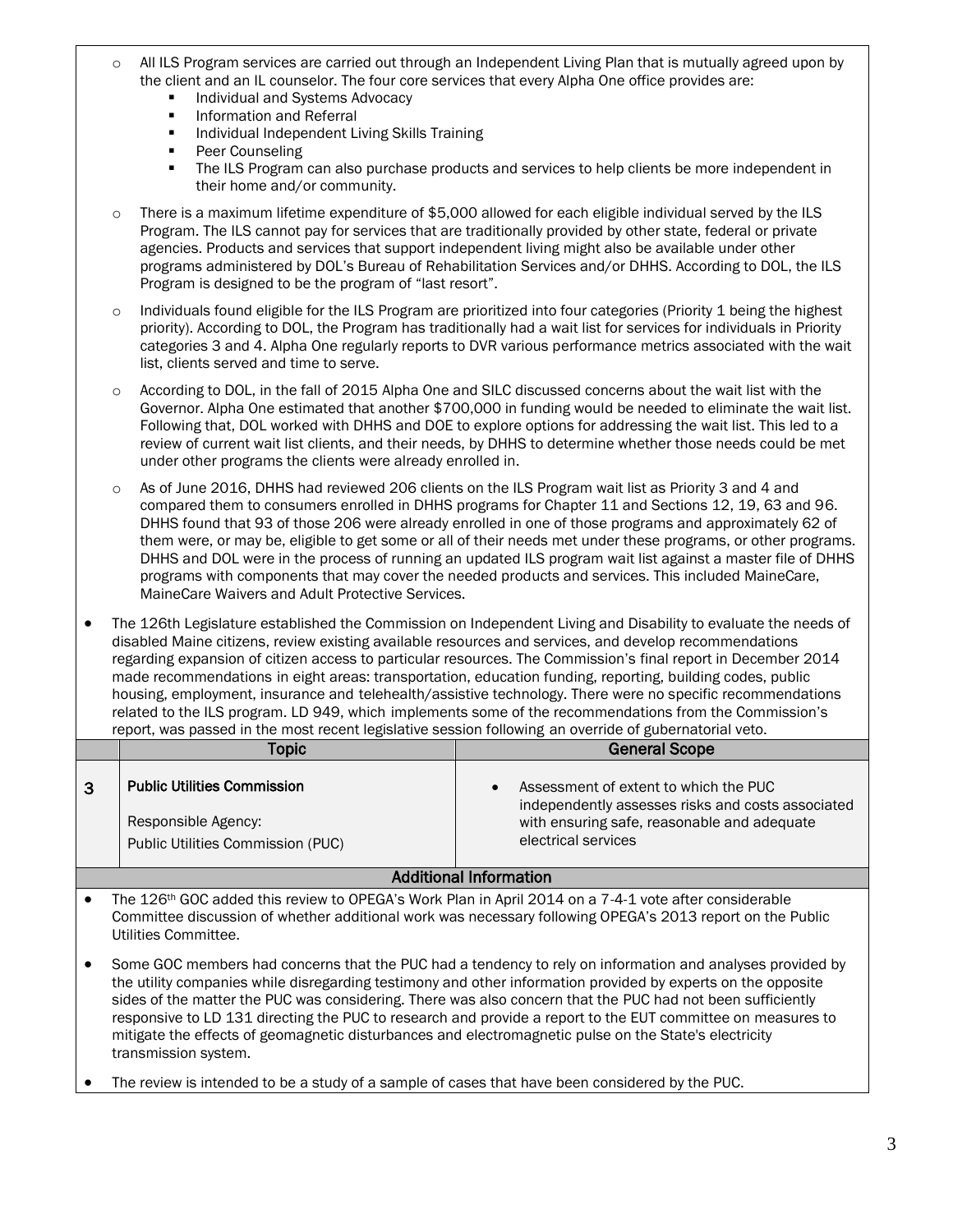|                | <b>Topic</b>                                                                                                                                                                                                                                                                                                                                                                                                                                                                                                                                                                                                                                                                                                                                                                                                                                                            | <b>General Scope</b>                                                                                                                                                                                                                                                                                                                                                                                                                                                                                                                                                                                                                                                           |  |
|----------------|-------------------------------------------------------------------------------------------------------------------------------------------------------------------------------------------------------------------------------------------------------------------------------------------------------------------------------------------------------------------------------------------------------------------------------------------------------------------------------------------------------------------------------------------------------------------------------------------------------------------------------------------------------------------------------------------------------------------------------------------------------------------------------------------------------------------------------------------------------------------------|--------------------------------------------------------------------------------------------------------------------------------------------------------------------------------------------------------------------------------------------------------------------------------------------------------------------------------------------------------------------------------------------------------------------------------------------------------------------------------------------------------------------------------------------------------------------------------------------------------------------------------------------------------------------------------|--|
| $\overline{4}$ | The Fund for a Healthy Maine<br>Responsible Agency:<br>Department of Health and Human Services<br>(DHHS)<br>Other                                                                                                                                                                                                                                                                                                                                                                                                                                                                                                                                                                                                                                                                                                                                                       | Grantees' management and actual use of Fund for<br>a Healthy Maine funds;<br>Portion of FHM funds used for administration;<br>$\bullet$<br>Extent to which grantees are dependent on FHM<br>funds                                                                                                                                                                                                                                                                                                                                                                                                                                                                              |  |
|                |                                                                                                                                                                                                                                                                                                                                                                                                                                                                                                                                                                                                                                                                                                                                                                                                                                                                         | <b>Additional Information</b>                                                                                                                                                                                                                                                                                                                                                                                                                                                                                                                                                                                                                                                  |  |
|                | The 127 <sup>th</sup> GOC added this review to OPEGA's Work Plan in January 2016 after considering a request for a review.<br>The review request expressed legislators' concerns that there is a lack of information and understanding about<br>how FHM dollars are ultimately spent by grantees and sub-grantees and whether those expenditures are for<br>intended purposes.                                                                                                                                                                                                                                                                                                                                                                                                                                                                                          |                                                                                                                                                                                                                                                                                                                                                                                                                                                                                                                                                                                                                                                                                |  |
|                | The Legislature established the Fund for a Healthy Maine (FHM) in 1999 to receive Maine's annual Tobacco<br>Master Settlement Agreement (TMSA) payments. 22 MRSA §1511 restricts uses of the fund to eight health-<br>related purposes:<br>Smoking prevention, cessation and control activities;<br>$\circ$<br>Prevention, education and treatment activities concerning unhealthy weight and obesity;<br>$\circ$<br>Prenatal and young children's care;<br>$\circ$<br>Health care for children and adults;<br>$\circ$<br>Prescription drugs for adults who are elderly or disabled;<br>$\circ$<br>Dental and oral health care to low-income persons who lack adequate dental coverage;<br>$\circ$<br>Substance abuse prevention and treatment; and<br>$\circ$<br>Comprehensive school health and nutrition programs, including school based health Centers.<br>$\circ$ |                                                                                                                                                                                                                                                                                                                                                                                                                                                                                                                                                                                                                                                                                |  |
|                | OPEGA completed a review of four specific programs supported by the FHM and published a report in October<br>2009. In 2009, OPEGA also published an Information Brief "Fund for a Healthy Maine Programs: A Comparison of<br>Maine's Allocations to Other States and a Summary of Programs."                                                                                                                                                                                                                                                                                                                                                                                                                                                                                                                                                                            |                                                                                                                                                                                                                                                                                                                                                                                                                                                                                                                                                                                                                                                                                |  |
|                | A number of OPEGA recommendations from 2009 have been implemented—including making the FHM its own<br>fund within the State accounting system.                                                                                                                                                                                                                                                                                                                                                                                                                                                                                                                                                                                                                                                                                                                          |                                                                                                                                                                                                                                                                                                                                                                                                                                                                                                                                                                                                                                                                                |  |
|                | Total FHM for FY 2016 was \$55,859,469 coming from the following sources:<br>\$51,789,595 in dedicated revenue from Tobacco settlement payments;<br>$\circ$<br>\$4,042,819 from Casino revenue; and<br>$\circ$<br>\$27,056 income from investments.<br>$\circ$                                                                                                                                                                                                                                                                                                                                                                                                                                                                                                                                                                                                          |                                                                                                                                                                                                                                                                                                                                                                                                                                                                                                                                                                                                                                                                                |  |
|                | Dirigo Health Program, Other Health Initiatives, Substance Abuse, and the Attorney General.                                                                                                                                                                                                                                                                                                                                                                                                                                                                                                                                                                                                                                                                                                                                                                             | Total FHM expenditures for FY 2016 were \$50,252,607. Expenditures from the fund were made to initiatives for<br>Smoking Cessation and Prevention, Child Care and Child Development, Medicaid Initiatives, Prescription Drugs,                                                                                                                                                                                                                                                                                                                                                                                                                                                 |  |
| ٠              | and preventative health priorities and goals. The Committee's 2015 Report recommended:<br>an annual report from DHHS on the FHM to the HHS and AFA Committees;<br>$\circ$<br>a show of support for OPEGA's planned review of DHHS' auditing functions;<br>$\circ$<br>$\circ$<br>certain provisions from a 2011 Commission related to reporting of FHM fund use;<br>support for the principles of the FHM statute; and<br>$\circ$<br>$\circ$<br>for Healthy Maine Partnership contracts.<br>on how FMH funding is currently spent.                                                                                                                                                                                                                                                                                                                                       | In 2015, the HHS Committee conducted a Legislative Committee Study: "Study of the Allocations of the Fund for a<br>Healthy Maine" based on OPEGA's 2009 recommendation that there be a recurring study of the fund. The<br>purpose of the effort was to ensure that FHM allocations are aligned with the State's current public health care<br>follow up with Department of Administrative and Financial Services (DAFS) regarding implementation of<br>regular updates from DHHS on Request for Proposals that were expected to be issued in the near future<br>The Committee made no recommendations to change allocations to the FHM citing a lack of available information |  |
|                |                                                                                                                                                                                                                                                                                                                                                                                                                                                                                                                                                                                                                                                                                                                                                                                                                                                                         |                                                                                                                                                                                                                                                                                                                                                                                                                                                                                                                                                                                                                                                                                |  |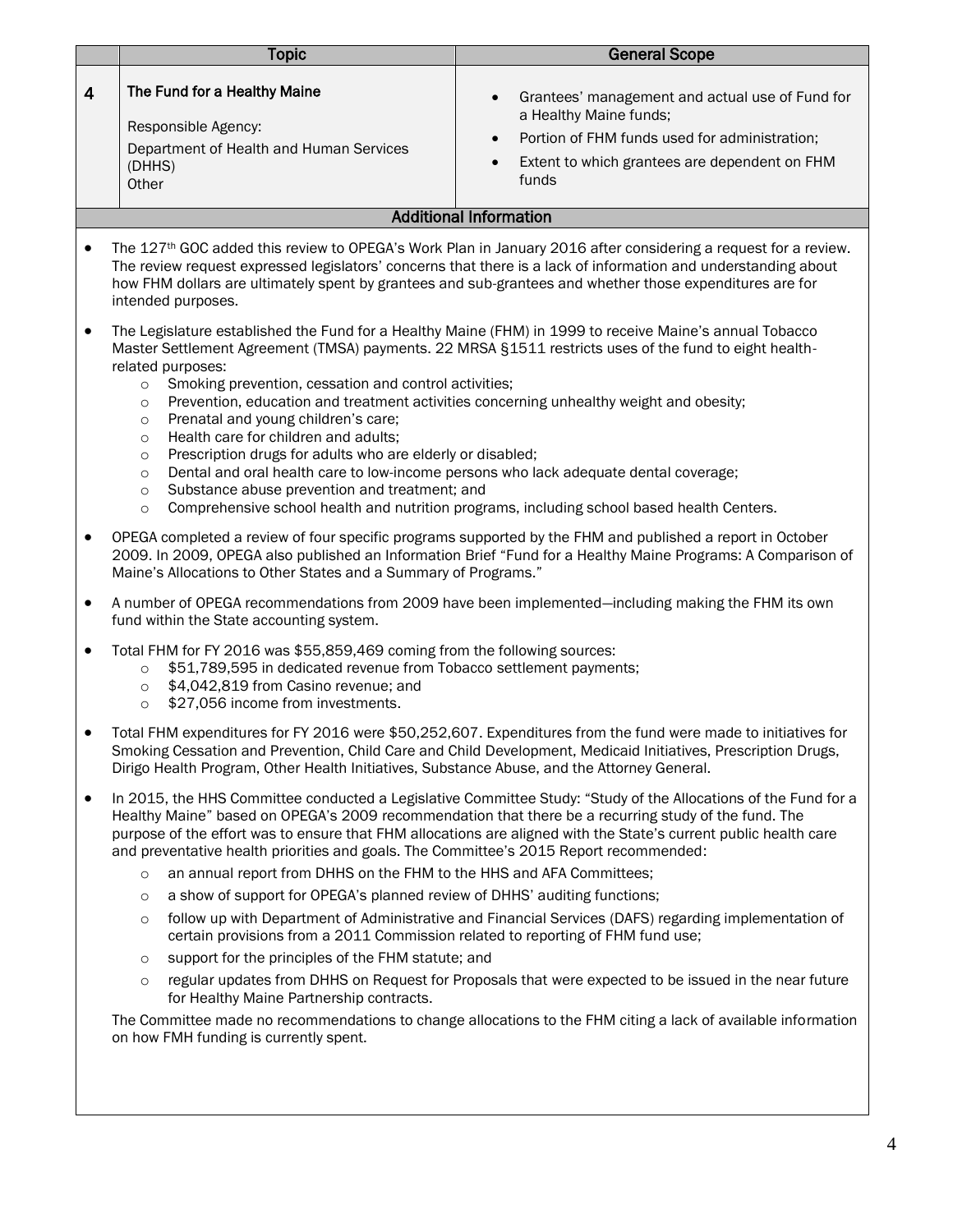- The 127th Legislature passed LD 1650 "An Act to Enact the Recommendations of the Study of the Allocations of the Fund for a Healthy Maine" but the bill was vetoed by the Governor and the veto was sustained. The required report would have included:
	- o Annual expenditures in all programs
	- o Progress made toward improving the health status of persons in the State using the fund
	- o A description of how funds were targeted to prevention and health-related purposes outlined in statute
	- o Information on any audits in the previous year

The legislation would have required DHHS to submit an annual report on the Fund for a Healthy Maine to the HHS committee by January 1st each year. The bill would also have removed statutory requirements for reports on the Fund from DAFS and DHHS that were no longer necessary.

- Recent enacted legislation regarding the FHM includes:
	- o Public Law 2015, chapter 267 which pertains to appropriations and allocations for expenditures of State Government and in part transfers \$200,000 from the FHM to the Maine State Housing Authority and specifies that the funds must be used to provide loans and grants to low-income homeowners for repairs to remediate arsenic in drinking water.
	- $\circ$  Resolve 2015, chapter 81, directs the Finance Authority of Maine to contract with a statewide entity to distribute fresh and frozen Maine food products to increase access to those products for residents of the State with food insecurity. This initiative is funded using \$3,000,000 transferred on a one-time basis from the Fund for a Healthy Maine.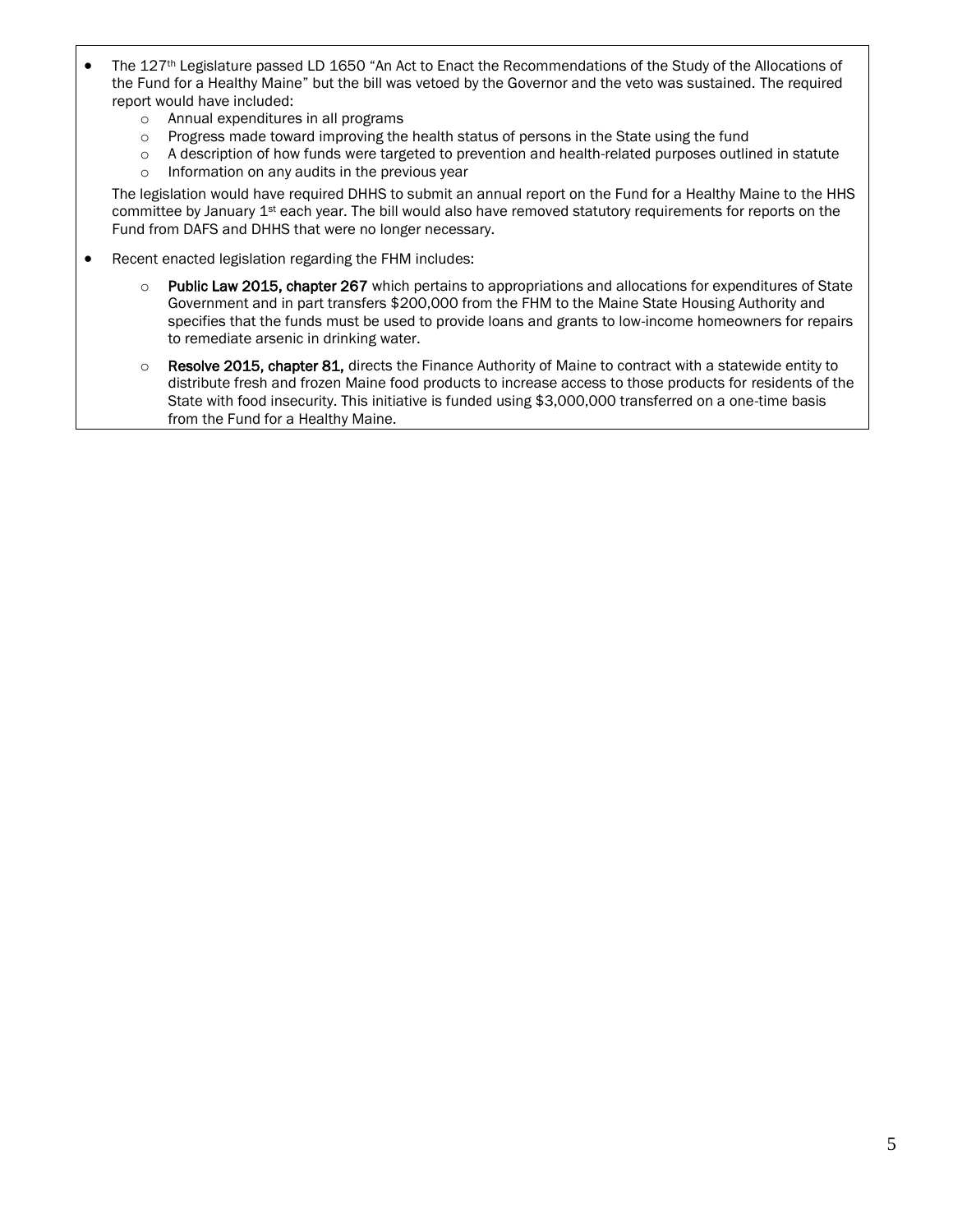# Government Oversight Committee: On Deck List (As of 1-20-17)

|              | <b>Topic</b>                                                                                                                                                           | <b>General Scope</b>                                                                                                                                                                                                                                                                                                                                   |
|--------------|------------------------------------------------------------------------------------------------------------------------------------------------------------------------|--------------------------------------------------------------------------------------------------------------------------------------------------------------------------------------------------------------------------------------------------------------------------------------------------------------------------------------------------------|
| $\mathbf{1}$ | <b>Amtrak Contract with Brunswick Taxi</b><br>Responsible Agency:<br>Northern New England Passenger Rail Authority<br>(NNEPRA)                                         | Examination of the contract between Brunswick<br>Taxi and Amtrak with consideration of NNEPRA's<br>role in the Amtrak's selection of the vendor                                                                                                                                                                                                        |
|              |                                                                                                                                                                        | <b>Additional Information</b>                                                                                                                                                                                                                                                                                                                          |
|              | Information Brief on NNEPRA.                                                                                                                                           | The 127th GOC added this topic to the On Desk List in November 2016 during a work session on OPEGA's                                                                                                                                                                                                                                                   |
| $\bullet$    | service in Maine. Amtrak is responsible for the staffing of trains.                                                                                                    | NNEPRA contracts with Amtrak for trains and personnel for the operation of the Downeaster passenger rail                                                                                                                                                                                                                                               |
| $\bullet$    | Amtrak has contracted with Brunswick Taxi to provide transportation for Amtrak personnel between the<br>beginning of the day.                                          | Brunswick and Portland. Given the Downeaster's current train schedule, Amtrak must leave trains in Brunswick<br>at the end of the day in order to begin service the next day. In these cases, Amtrak staff must be transported<br>back to the main base and layover facility in Portland at the end of the day and then back to Brunswick at the       |
| $\bullet$    | and they are not party to the contract.                                                                                                                                | There have been allegations that the contract was not competitively awarded and that NNEPRA staff assisted<br>Brunswick Taxi in getting the contract. NNEPRA states they were not involved in the awarding of the contract                                                                                                                             |
| $\bullet$    | OPEGA's current understanding is that even though NNEPRA is not a party to the contract, NNEPRA does<br>reimburse Amtrak for the expenses incurred for these services. |                                                                                                                                                                                                                                                                                                                                                        |
| $\bullet$    |                                                                                                                                                                        | OPEGA is unsure whether this contract would be within OPEGA's jurisdiction to review. Amtrak is a private entity<br>but if NNEPRA is reimbursing these costs then there is State and/or Federal money going to fund the contract.<br>OPEGA will need to consult with the Attorney General's Office regarding jurisdiction if the review moves forward. |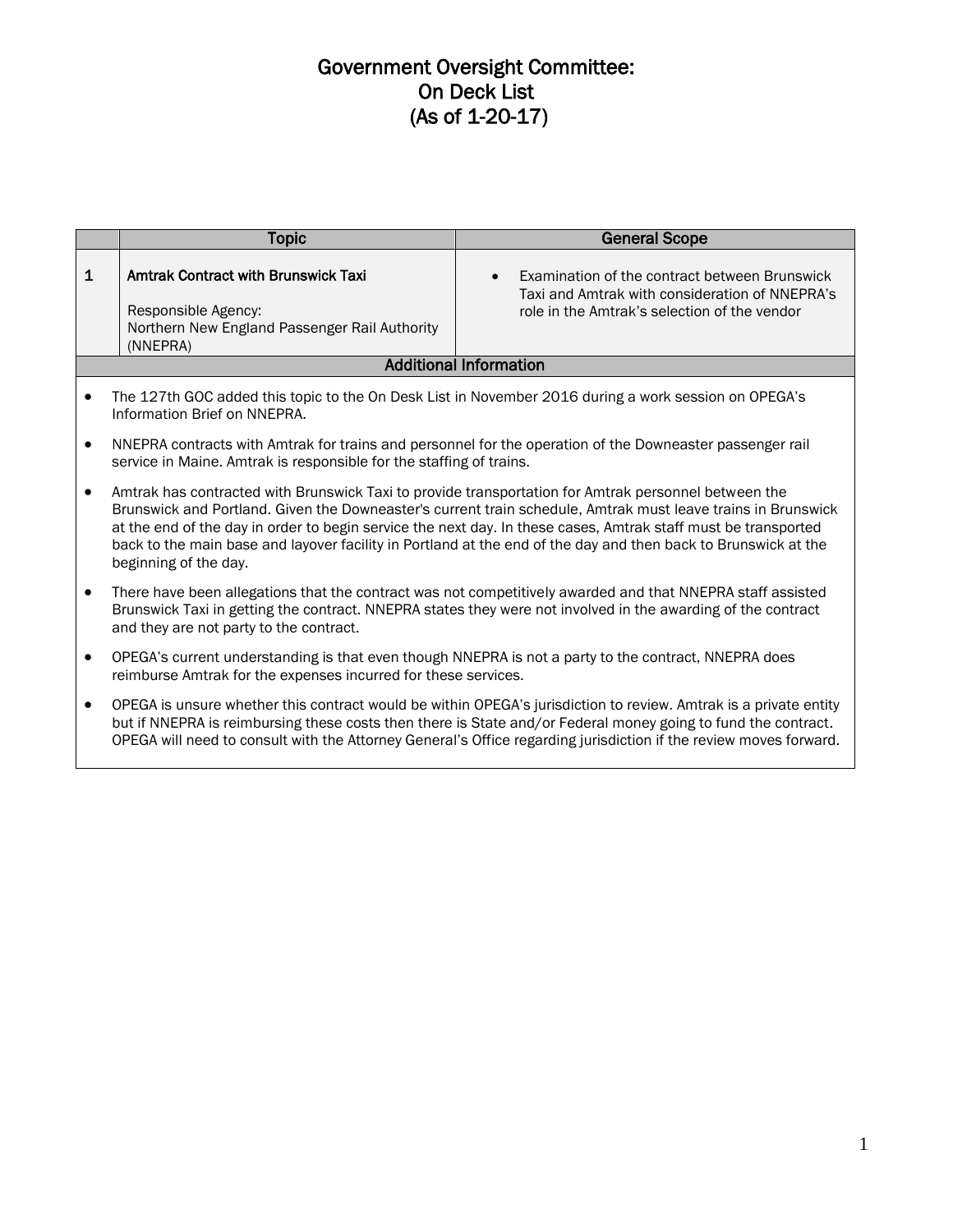|                                                           | <b>Topic</b>                                                                                                                                                                                                                    | <b>General Scope</b>                                                                                                                                                                                                                                                                                                                                                                                                                                                                                                   |
|-----------------------------------------------------------|---------------------------------------------------------------------------------------------------------------------------------------------------------------------------------------------------------------------------------|------------------------------------------------------------------------------------------------------------------------------------------------------------------------------------------------------------------------------------------------------------------------------------------------------------------------------------------------------------------------------------------------------------------------------------------------------------------------------------------------------------------------|
| $\mathbf{2}$                                              | <b>Beverage Container Recycling (Bottle Bill)</b><br>Responsible Agencies:<br>Department of Environmental Protection<br>(DEP)<br>Department of Agriculture, Conservation and<br>Forestry (DACF)<br>Maine Revenue Services (MRS) | Compliance with current law by initiators of<br>deposit<br>Current recycling rates for beverage containers<br>$\bullet$<br>Current handling fees and bottler requirements of<br>redemption centers<br>Continued need for current beverage container<br>recycling laws<br>Opportunities to meet goals of beverage recycling<br>laws via alternative models<br>Impact of potential changes to beverage<br>$\bullet$<br>container recycling laws on beverage container<br>redemption facilities and initiators of deposit |
| <b>Additional Information</b>                             |                                                                                                                                                                                                                                 |                                                                                                                                                                                                                                                                                                                                                                                                                                                                                                                        |
| Proposed by a former GOC member in the 124th Legislature. |                                                                                                                                                                                                                                 |                                                                                                                                                                                                                                                                                                                                                                                                                                                                                                                        |

- Maine's handling fees may exceed that of most other states with bottle bills.
- Expansion of redeemable beverages causes additional work for redemption centers despite attempts to mitigate costs via changes that allow commingling agreements.
- There may be bottlers, particularly those from out of state, not in compliance with Maine's law.
- Issues with the bottle bill have been raised for many years and bills have been considered and passed in the 125th, 126th and 127th Legislature. For example:
	- $\circ$  PL 2011 Chapter 429 changed the legislative oversight for this program to the Joint Standing Committee on Environmental and Natural Resources. It also established, as a civil violation, \$100 fine per container returned in excess of 48 containers that are found to be from out-of-state (attempt to reduce fraud).
	- o PL 2013, Chapter 259: An Act to Promote the Production of Maine Beverages retained, in the returnable beverage container laws, the exemptions for small bottlers of water and small brewers and added an exemption for small manufacturers.
	- o PL 2013, Chapter 275: An Act to Improve Efficiency in the Collection of Beverage Containers required collection from redemption centers be made by a distributor, or commingling group of distributors, every 15 days and required additional pickups when a center has a certain number of containers. It also required the Department of Agriculture, Conservation, and Forestry to adopt rules for conducting audits on containers presented to distributors by redemption centers as ready for redemption.
	- o PL 2015, Chapter 166: An Act To Promote Recycling Program Integration and Efficiencies transferred administration of the provisions regarding returnable beverage containers from the Department of Agriculture to the Department of Environmental Protection.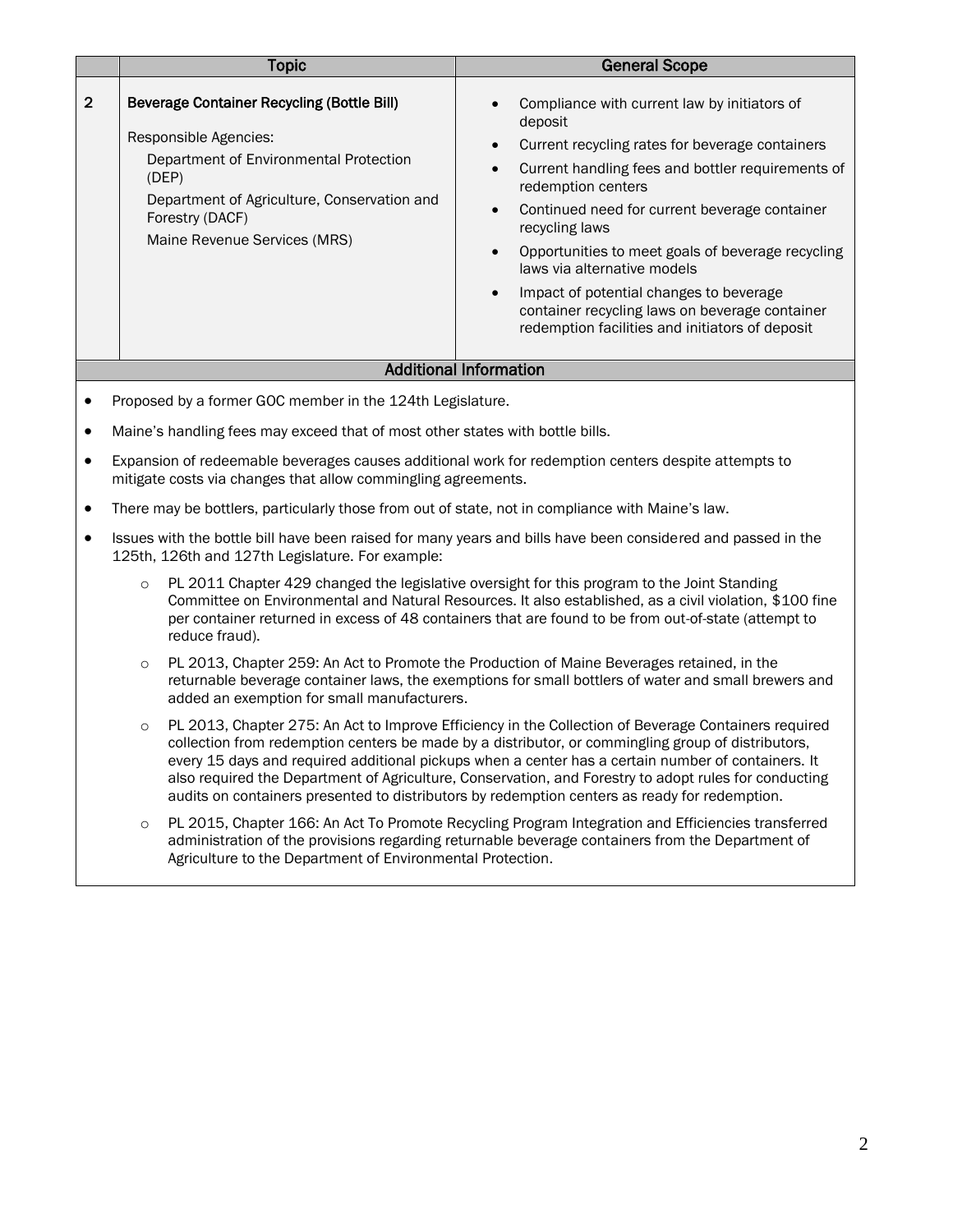|                               | Topic                                                                                                                                                            | <b>General Scope</b>                                                                                                                                                                                                                                                                                                                                                                                             |
|-------------------------------|------------------------------------------------------------------------------------------------------------------------------------------------------------------|------------------------------------------------------------------------------------------------------------------------------------------------------------------------------------------------------------------------------------------------------------------------------------------------------------------------------------------------------------------------------------------------------------------|
| 3                             | <b>Division of Financial and Personnel Services</b><br>(Service Centers)<br>Responsible Agency:<br>Department of Administrative and Financial<br>Services (DAFS) | Potential for increased process efficiencies within<br>Service Center and client agencies<br>Definition of roles/responsibilities between<br>Service Center and client agencies<br>Staffing of financial processes and administration<br>in Service Center and client agencies<br>Control environment and internal control systems<br>Change management<br>Achievement of expected savings from<br>consolidation |
| <b>Additional Information</b> |                                                                                                                                                                  |                                                                                                                                                                                                                                                                                                                                                                                                                  |
|                               |                                                                                                                                                                  |                                                                                                                                                                                                                                                                                                                                                                                                                  |

#### GOC of the 127th did not have interest in this topic. OPEGA has not yet updated the topic awaiting direction from the 128th GOC.

- The Division of Financial and Personnel Services is comprised of service centers that provide financial and human resource services to agencies across state government. There are five centers focused on common customers, and each center is comprised of a financial services office and a human resources office.
- OPEGA suggested this topic during 2007-2008 work plan development because centralization of key administrative functions affected most agencies and potential internal control weaknesses in financial processes were noted in some reviews. At the time, there were also complaints from agencies about process inefficiencies and quality of customer service. In addition, the Brookings Report had highlighted financial administration as an area of possible savings.
- The topic was placed on OPEGA's 2007-2008 work plan as a second level priority but OPEGA was not able to get to all the reviews on that biennial plan.
- Since then, the State Controller's Internal Audit Division has reviewed internal controls in at least one Service Center and provided internal control training to all. The Service Centers are supposed to have internal control plans that are submitted to the Controller's Office. OPEGA is not aware of the current status of those plans or the Controller's Office review of them.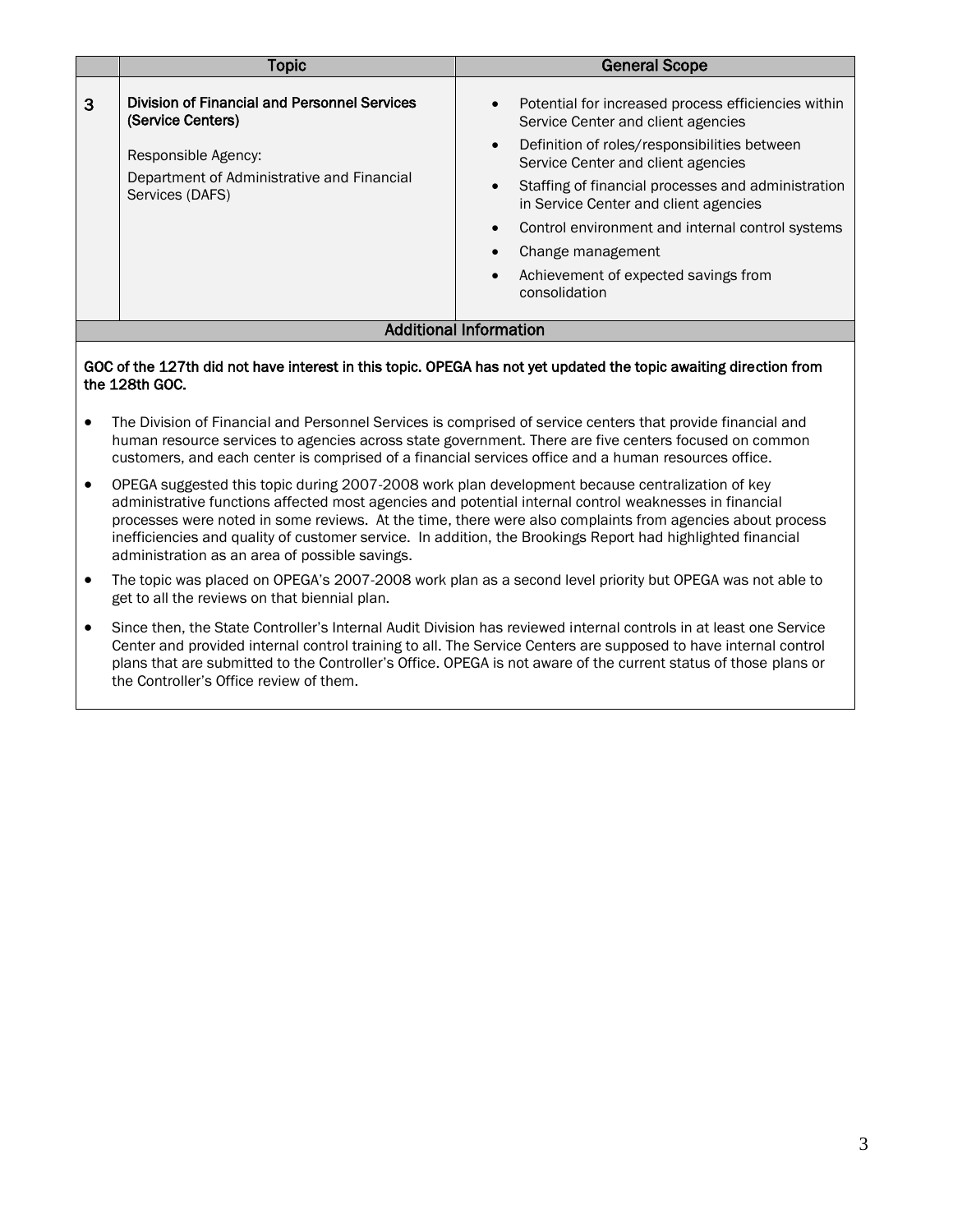|                               | <b>Topic</b>                                                                                                                                                                                | <b>General Scope</b>                                                                                                                                                                                                                                                                                                             |
|-------------------------------|---------------------------------------------------------------------------------------------------------------------------------------------------------------------------------------------|----------------------------------------------------------------------------------------------------------------------------------------------------------------------------------------------------------------------------------------------------------------------------------------------------------------------------------|
| $\overline{\mathbf{4}}$       | Downeaster Layover Facility in Brunswick<br>Responsible Agency:<br>Northern New England Passenger Rail Authority<br>(NNEPRA)                                                                | Case study of whether the decision-making and<br>$\bullet$<br>approval processes, including site selection, for<br>the new train layover facility in Brunswick<br>complied with laws and regulations for public<br>transparency and otherwise provided adequate<br>opportunity for public awareness and input                    |
|                               |                                                                                                                                                                                             | <b>Additional Information</b>                                                                                                                                                                                                                                                                                                    |
| $\bullet$<br>$\bullet$        | Information Brief on NNEPRA.<br>The layover facility, which was due to become operational in November 2016, was the focus of public                                                         | The 127th GOC added this topic to the On Desk List in November 2016 during a work session on OPEGA's                                                                                                                                                                                                                             |
|                               | controversy given its location near a residential neighborhood.                                                                                                                             |                                                                                                                                                                                                                                                                                                                                  |
| $\bullet$                     | including the decisions leading up to the Brunswick layover facility siting and construction.                                                                                               | Those voting in favor of adding this topic felt the public comment received on the NNEPRA Information Brief<br>indicated there was more work to do to understand NNEPRA operations, public transparency and process,                                                                                                             |
|                               | <b>Topic</b>                                                                                                                                                                                | <b>General Scope</b>                                                                                                                                                                                                                                                                                                             |
| 5                             | <b>Leased Office Space</b><br>Responsible Agency: DAFS                                                                                                                                      | Costs and use of office space leased by the<br><b>State</b>                                                                                                                                                                                                                                                                      |
| <b>Additional Information</b> |                                                                                                                                                                                             |                                                                                                                                                                                                                                                                                                                                  |
|                               |                                                                                                                                                                                             |                                                                                                                                                                                                                                                                                                                                  |
|                               | the 128th GOC.                                                                                                                                                                              | GOC of the 127th did not have interest in this topic. OPEGA has not yet updated the topic awaiting direction from                                                                                                                                                                                                                |
| $\bullet$                     | OPEGA began a review of this topic and was in fieldwork phase when the GOC suspended the review in<br>leasing space at the best possible price, and if the space was fully utilized.        | October 2008 so OPEGA could move to a different project. The review was looking at whether the State was                                                                                                                                                                                                                         |
| $\bullet$                     | not yet begun work on how well leased space is utilized.                                                                                                                                    | At the time of suspension, OPEGA had nearly completed the portion of the review covering general leased<br>space processes and practices. OPEGA had also begun some analysis of whether the State was getting the<br>best lease prices. Due to the passage of time, that analysis would need to be redone and updated. OPEGA had |
| $\bullet$                     | OPEGA planned to submit a proposed revised scope to GOC for consideration in 2009, however the<br>OPEGA's knowledge there were no specific directions or actions taken by AFA at that time. | Appropriations and Financial Affairs Committee (AFA) was asking questions of the Bureau of General Services<br>(BGS) regarding leases and a decision was made to wait and see what AFA was going to do with this topic. To                                                                                                       |
| $\bullet$                     | the General Fund.                                                                                                                                                                           | In FY10, State agencies spent over \$26 million on leased office space with more than \$11 million coming from                                                                                                                                                                                                                   |
| $\bullet$                     | the Administration has undertaken since then on leased office space.                                                                                                                        | In 2011, new management in BGS was undertaking some efforts related to leased office space. BGS met with<br>OPEGA to understand what work had been done on the leased office space review and what suggestions<br>OPEGA might have for areas of improvement. OPEGA has not yet gathered further information on what efforts      |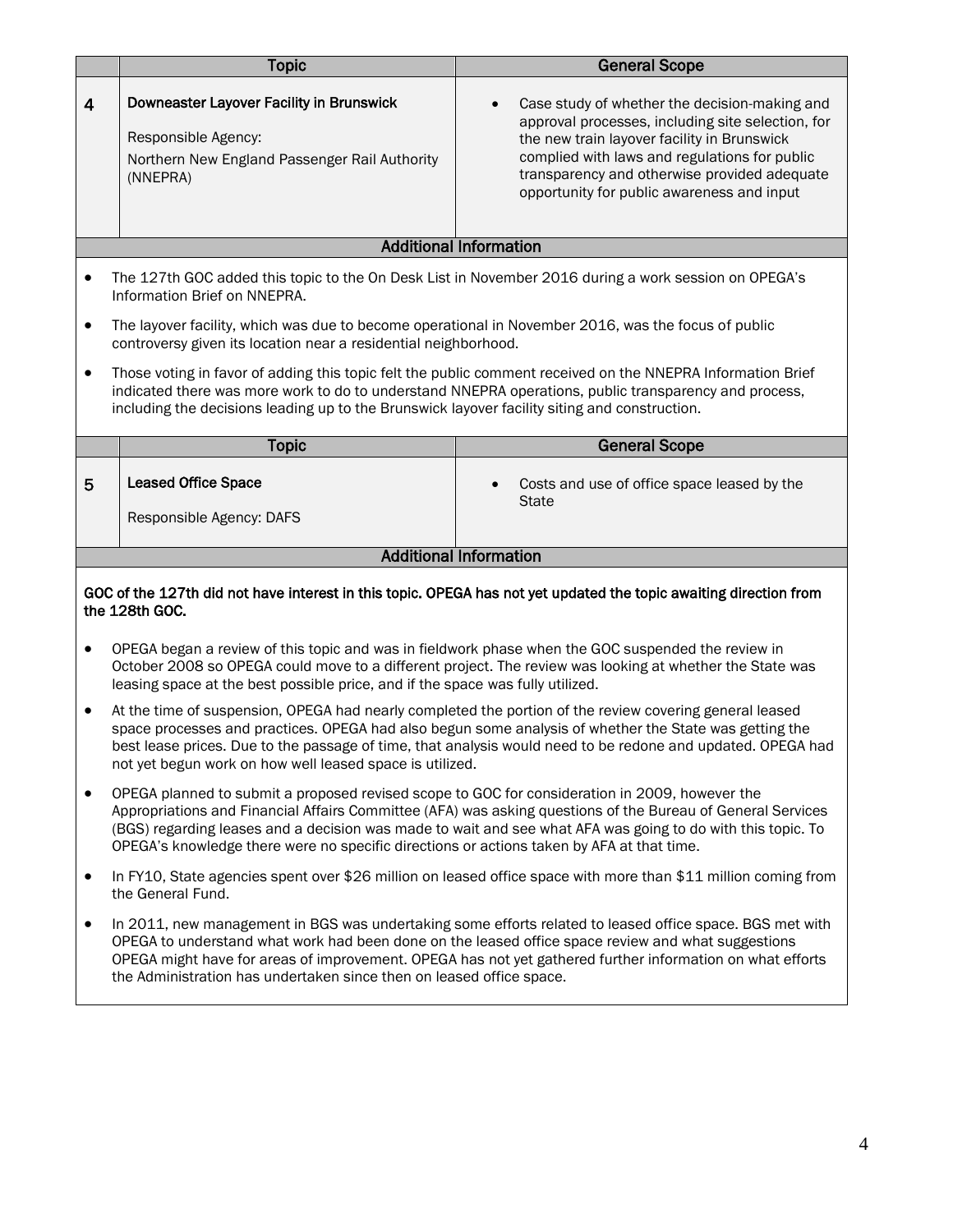|                                                                                                                                                                                                                                                                                                                 | <b>Topic</b>                                                                                              | <b>General Scope</b>                                                                                                                                                                                                                                                                                                                                                                                                                                   |
|-----------------------------------------------------------------------------------------------------------------------------------------------------------------------------------------------------------------------------------------------------------------------------------------------------------------|-----------------------------------------------------------------------------------------------------------|--------------------------------------------------------------------------------------------------------------------------------------------------------------------------------------------------------------------------------------------------------------------------------------------------------------------------------------------------------------------------------------------------------------------------------------------------------|
| 6                                                                                                                                                                                                                                                                                                               | Long-term Care: Nursing Homes<br>Responsible Agency:<br>Department of Health and Human Services<br>(DHHS) | Opportunities to reduce costs and improve<br>quality through possible changes to:<br>Current payment rates and structure to<br>$\circ$<br>incentivize reducing costs<br>Inspection system to reduce inefficiencies<br>$\circ$<br>o Nursing services and care delivery<br>approaches to better match them to<br>patients' needs and wishes and<br>Coordination between hospitals and nursing<br>$\circ$<br>homes<br>Quality of care in relation to cost |
|                                                                                                                                                                                                                                                                                                                 |                                                                                                           | <b>Additional Information</b>                                                                                                                                                                                                                                                                                                                                                                                                                          |
| Proposed by former GOC member in the 124th Legislature.                                                                                                                                                                                                                                                         |                                                                                                           |                                                                                                                                                                                                                                                                                                                                                                                                                                                        |
| The Governor's 2016-2017 State of Maine Biennial Budget Briefing states that the proposed budget prioritizes<br>the elderly and helps to support nursing homes by providing ongoing funding to increase their Medicaid<br>reimbursement rates and establishing a special grant program for rural nursing homes. |                                                                                                           |                                                                                                                                                                                                                                                                                                                                                                                                                                                        |

- FY16-17 Budget authorized by the Legislature for Nursing Facilities (0148) was \$93,313,433 in General Fund, \$234,344,126 in Federal Funds and \$37,981,646 in Other Special Revenue Funds.
- Medicaid expenditures are audited as part of the State Single Audit, but that work would not cover the items listed in Possible Areas of Focus.
- In 2013, the 126th Legislature established the Commission to Study Long-term Care Facilities with the passage of Resolve 2013, Chapter 78. The Commission focused its work on the areas of adequate funding, staffing and regulatory requirements, and access to nursing facility services in rural and urban areas. The Commission's final report made 14 recommendations including recommendations to assist facilities in achieving adequate reimbursement for care of MaineCare recipients; a recommendation that Maine retain the current nursing facility and staffing requirements and ratios; a recommendation to address the use of consumer life insurance to pay for nursing facility care; recommendations related to errors in Cost of Care overpayments to facilities; and recommendations for further study of long-term care (through both a Blue Ribbon Commission and a Commission to Continue the Study of Long-term Care).
- The Commission to Continue the Study of Long-term Care Facilities was established by Public Law 2013, Chapter 594, section 6. The Commission continued the work of the Commission to Study Long-term Care Facilities discussed above.
- This Commission made 16 recommendations including convening a technical work group to examine ratesetting; developing policy for complex needs patients; convening a work group to develop pay-for-performance models; seeking assistance to improve options for pursuing unpaid cost of care; restoring crossover payments to nursing facilities; continuing education for direct care staff in direct care costs; lowering the threshold for occupancy adjustments; developing a critical access nursing facility designation; developing a procedure when bed rights are relocated; reviewing the recommendations in the Center for Long-term Care Reform; supporting the Maine Aging Initiative; and increasing the personal needs allowance.
- The 126th and 127th Legislatures passed several bills related to the work of these two Commissions. These enacted bills:
	- o directed DHHS to adopt rules regarding the cost-of-living adjustment payable to a nursing facility for FY12;
	- $\circ$  established a new methodology under the MaineCare program for calculating recapture of depreciation upon the sale of a nursing facility;
	- o established the Commission to Continue the Study of Long-term Care Facilities;
	- o required DHHS to amend its rules governing reimbursement for nursing facilities under the MaineCare program;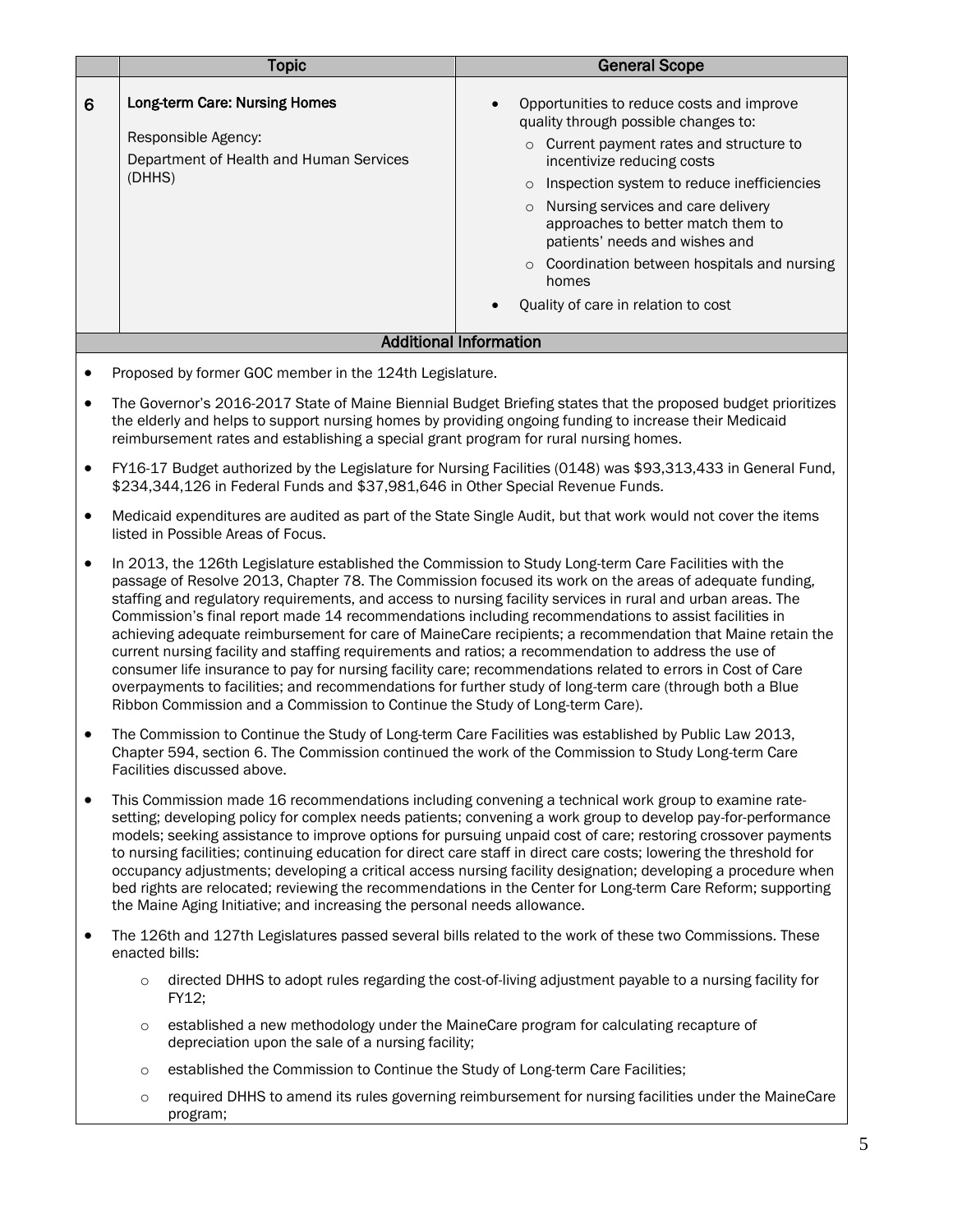- o required debt overpayment collection efforts by DHHS;
- $\circ$  required DHHS to provide supplemental reimbursement to adult family care homes and residential care facilities in remote island locations;
- o required DHHS to amend its rules so that the cost of continuing education for direct care staff is included as a direct care cost component; and
- $\circ$  clarified that the long-term care ombudsman has the authority to act as a resource during the hospital discharge process to assist patients with complex medical needs.

|                        | Topic                                                                                            | <b>General Scope</b>                                                                                                                                                                                                                                                                                                                                                               |
|------------------------|--------------------------------------------------------------------------------------------------|------------------------------------------------------------------------------------------------------------------------------------------------------------------------------------------------------------------------------------------------------------------------------------------------------------------------------------------------------------------------------------|
|                        | Maine Charter School Commission<br>Responsible Agency:<br>Maine Charter School Commission (MCSC) | Processes, practices and standards the MCSC<br>has used in soliciting, reviewing, and making<br>approval decisions on public charter school<br>applications<br>MCSC's role in providing advice and assistance<br>to applicants<br>Factors that impact MCSC's ability to effectively<br>$\bullet$<br>and efficiently fulfill its statutorily assigned roles<br>and responsibilities |
| Additional Information |                                                                                                  |                                                                                                                                                                                                                                                                                                                                                                                    |

- The topic is the result of a formal request for an OPEGA review from the Chairs of the Education Committee of the 126th Legislature. The GOC ultimately voted (7-2) to put the topic on the On Deck List in May 2014.
- Additional information from OPEGA research related to this topic at that time is included in the attached summary.
- Enacted legislation related to this topic includes:
	- o Public Law 2013, Chapter 216. An Act to Allow Charter Schools to Request Waivers from Certain Requirements allowed, upon approval by the public charter school's authorizer, a public charter school to request from the Commissioner of Education a waiver of requirement with certain exceptions.
	- o Public Law 2013, Chapter 272. An Act to Improve Maine's Charter School Laws made changes to public charter school approval and funding processes.
	- o Public Law 2015, Chapter 54. An Act to Amend the Laws Related to Public Funding of Charter Schools made changes to laws governing the funding of public charter schools authorized by the MCSC starting FY15-16.

|                               | Topic                                                                          | <b>General Scope</b>                                                                                                       |
|-------------------------------|--------------------------------------------------------------------------------|----------------------------------------------------------------------------------------------------------------------------|
| 8                             | <b>Pharmaceuticals (Prescription Drugs and</b><br><b>Medicaid Drug Rebate)</b> | Effectiveness of measures taken to contain<br>$\bullet$<br>costs                                                           |
|                               | Responsible Agency:<br>Department of Health and Human Services<br>(DHHS)       | Effectiveness of internal controls in place to<br>$\bullet$<br>prevent fraud and abuse related to controlled<br>substances |
| <b>Additional Information</b> |                                                                                |                                                                                                                            |

- The GOC considered this topic during development of the 2007-2008 Work Plan as other states had found savings in this area. At that time, DHHS had been making significant efforts to reduce costs in this area including establishing a preferred drug list.
- In 2009, the GAO reported on fraudulent, improper or abusive actions related to the prescribing and dispensing of controlled substances.
- The State Single Audit performed by the State Auditor includes a compliance audit of the Medicaid program including audit steps related to prescription drugs and drug rebates. Significant findings have been noted in the past. The FY11 State Single Audit Report included a finding that controls over the pharmacy claims processing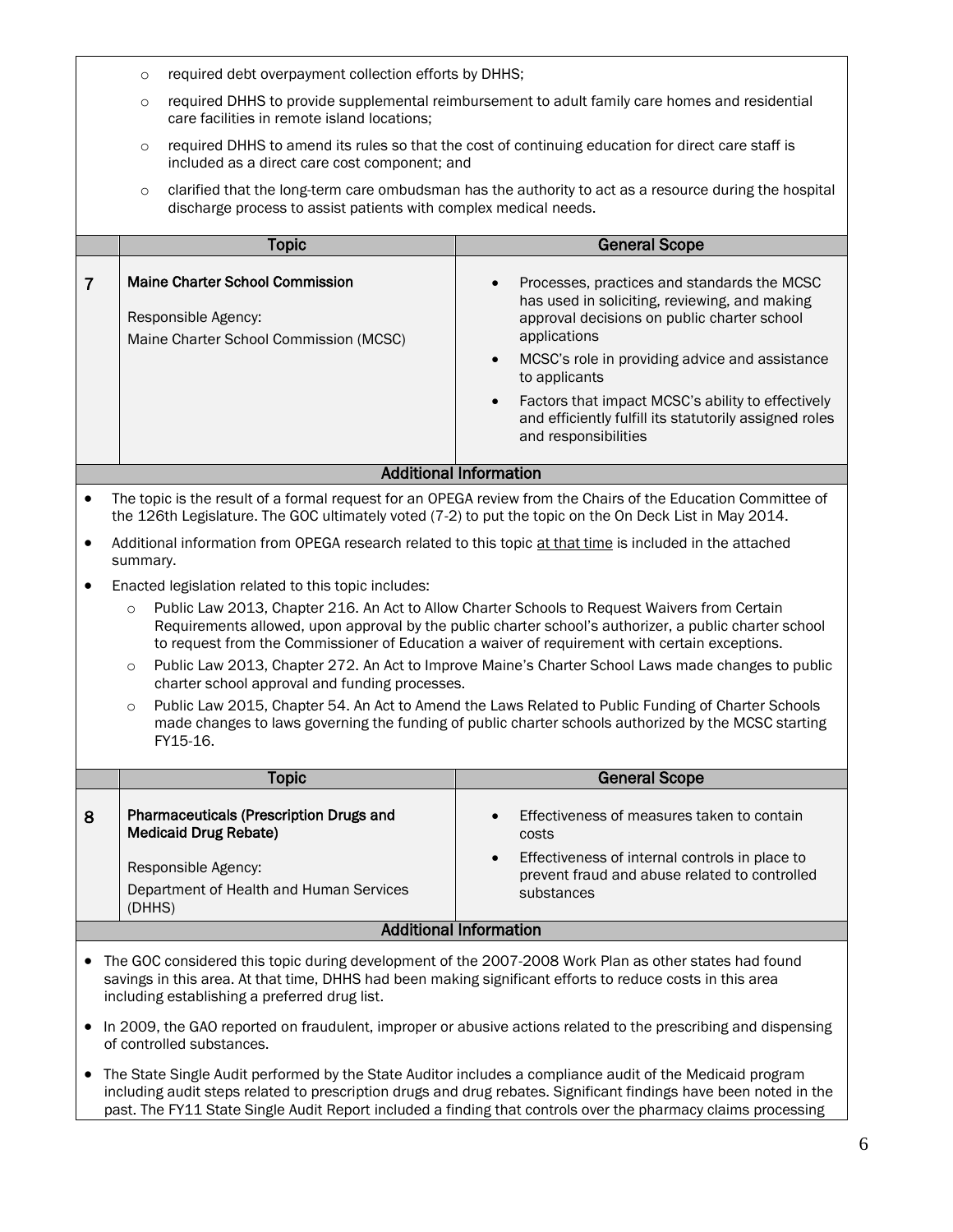system need improvement. This finding was repeated in the reports for FY12, FY13 and FY14 but was apparently resolved by FY15.

- According to the State Single Audit Report for FY14, in FY14 the pharmacy claims system processed Medicaid claims totaling over \$214 million. This does not include claims associated with the CHIP program.
- In February 2012, DHHS began quality assurance audits of 50 paid pharmacy claims each month. OPEGA has not inquired as to whether these audits are still being conducted or have changed over the last 5 years.
- Several bills were passed in the  $126th$  and  $127th$  Legislature that related to the State's Controlled Substances Prescription Monitoring Program (PMP). The PMP is a secure online database that is used across the State of Maine. All prescribers and dispensers are able to review their patient's controlled substance drug history prior to prescribing or dispensing any schedule II – IV drugs. The PMP helps to prevent adverse drug-related events through opioid overdoses, drug diversion, and substance abuse by decreasing the amount and/or frequency of opioid prescribing. OPEGA observes that the PMP may also serve to help contain costs and prevent fraud and abuse related to controlled substances. The enacted legislation related to the PMP:
	- o required the Substance Abuse Services Commission (SASC) to develop a process to increase registration in the PMP and to develop strategies to promote provider use of the program;
	- $\circ$  provided for legislative review of a major substantial rule change related to the PMP; and
	- $\circ$  implemented the recommendations of the SASC including repealing specific participation requirements, and requiring DHHS to update enrollment mechanism and its computer system.
- DHHS' PMP website indicates that it began transitioning to a new PMP system in December 2016.
- Other relevant legislation passed in the 126<sup>th</sup> and 127<sup>th</sup>:
	- $\circ$  provided that a pharmacy benefits manager may set a maximum allowable cost for a prescription drug only under certain conditions and establishes a review and appeal process;
	- $\circ$  added provisions to the requirements in current law relating to on-site audits of pharmacy providers conducted by pharmacy benefits managers on behalf of health insurance carriers;
	- $\circ$  required pharmacists and veterinarians who prescribe opioid medication to register with the PMP and establishes a fine for dispensers who fail to submit prescription monitoring information to the program;
	- $\circ$  required prescribers to check the PMP for records related to patients upon the initial prescription of a benzodiazepine or an opioid medication and every 90 days for as long as the prescription is renewed, or be subject to a fine;
	- o required dispensers to check the PMP for out-of-state individuals, for out-of-state prescribers, for individuals with insurance paying cash and if an individual has not had a prescription for an opioid medication in the previous 12 months, or be subject to a fine;
	- o required that a health care provider or veterinarian who is a prescriber of opioid medication must complete three hours every two years of continuing education related to opioid medication prescribing practices; and
	- $\circ$  sets limits on the supply of opioid medication that may be prescribed to a patient with statutory exceptions and requires DHHS to adopt rules for other exceptions.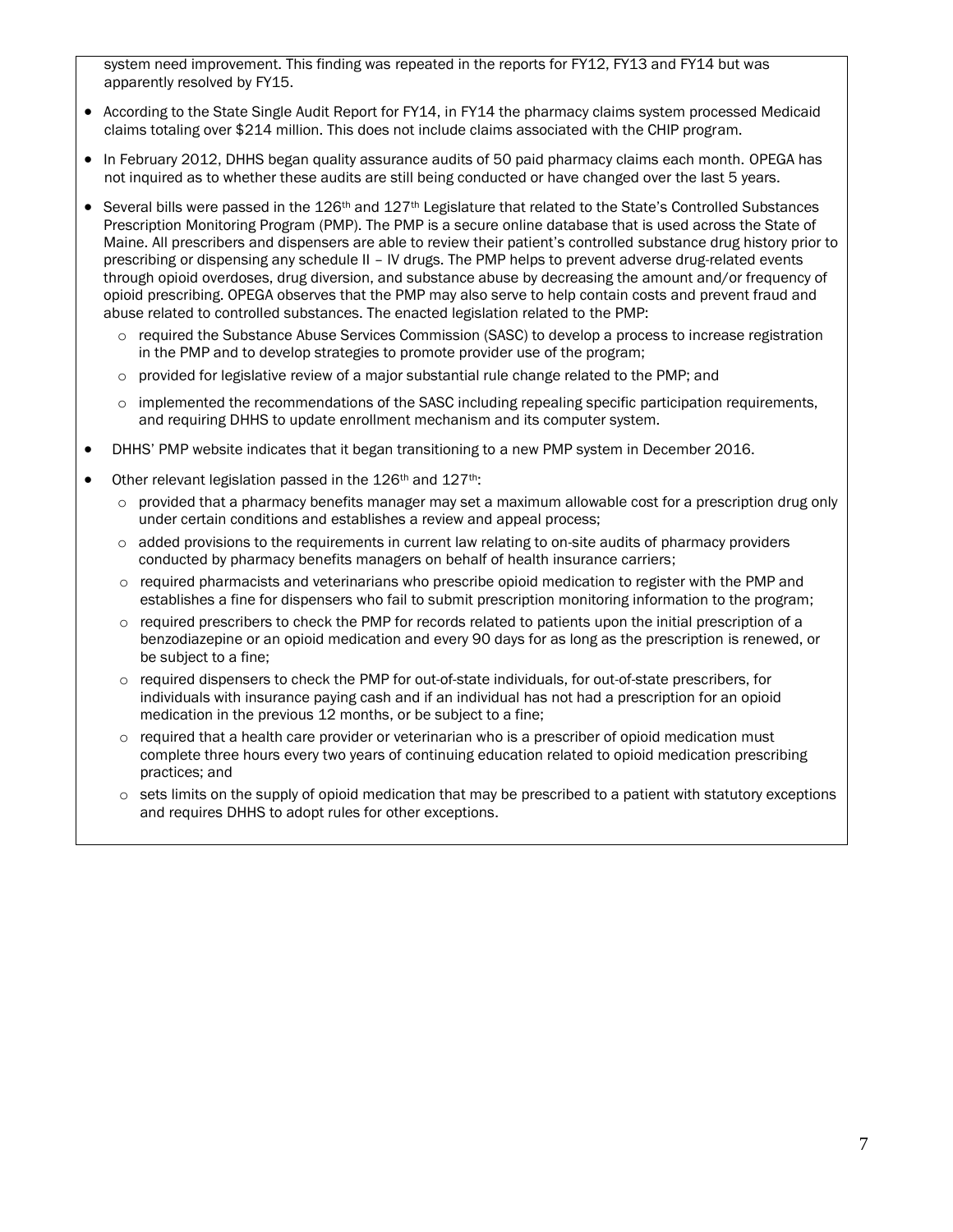|                                                                                                                                                                                                                                                                                                                                                                                                                                                                                                                                                                                                                                                                                                                                                                                                                                                                                                                                                                                                                                                                                                                                                                                                                                                                                                                                                                                                            | <b>Topic</b>                                                                                                                                                                                                                                                                                                                                                                                                                                                                                                                                                                                                                                                                                                                                                                                                                                                                                                                                                                                                                                                                                            | <b>General Scope</b>                                                                                                                                                                                                                                                                     |  |  |
|------------------------------------------------------------------------------------------------------------------------------------------------------------------------------------------------------------------------------------------------------------------------------------------------------------------------------------------------------------------------------------------------------------------------------------------------------------------------------------------------------------------------------------------------------------------------------------------------------------------------------------------------------------------------------------------------------------------------------------------------------------------------------------------------------------------------------------------------------------------------------------------------------------------------------------------------------------------------------------------------------------------------------------------------------------------------------------------------------------------------------------------------------------------------------------------------------------------------------------------------------------------------------------------------------------------------------------------------------------------------------------------------------------|---------------------------------------------------------------------------------------------------------------------------------------------------------------------------------------------------------------------------------------------------------------------------------------------------------------------------------------------------------------------------------------------------------------------------------------------------------------------------------------------------------------------------------------------------------------------------------------------------------------------------------------------------------------------------------------------------------------------------------------------------------------------------------------------------------------------------------------------------------------------------------------------------------------------------------------------------------------------------------------------------------------------------------------------------------------------------------------------------------|------------------------------------------------------------------------------------------------------------------------------------------------------------------------------------------------------------------------------------------------------------------------------------------|--|--|
| 9                                                                                                                                                                                                                                                                                                                                                                                                                                                                                                                                                                                                                                                                                                                                                                                                                                                                                                                                                                                                                                                                                                                                                                                                                                                                                                                                                                                                          | <b>Public Health Labs</b><br>Responsible Agency:<br>Department of Health and Human Services<br>(DHHS)<br>Center for Disease Control (CDC)                                                                                                                                                                                                                                                                                                                                                                                                                                                                                                                                                                                                                                                                                                                                                                                                                                                                                                                                                               | Possible outsourcing of some lab work<br>$\bullet$<br>User fees charged<br>Testing being conducted by multiple State<br>agencies using different labs<br>Awarding of contracts<br>$\bullet$<br>Use of federal grant funds<br>Management practices, including hiring and<br>communication |  |  |
|                                                                                                                                                                                                                                                                                                                                                                                                                                                                                                                                                                                                                                                                                                                                                                                                                                                                                                                                                                                                                                                                                                                                                                                                                                                                                                                                                                                                            |                                                                                                                                                                                                                                                                                                                                                                                                                                                                                                                                                                                                                                                                                                                                                                                                                                                                                                                                                                                                                                                                                                         | <b>Additional Information</b>                                                                                                                                                                                                                                                            |  |  |
| GOC considered this topic during development of the 2007-2008 Work Plan. Other states have found savings<br>in this area.<br>It appears there are State agencies other than DHHS that also do laboratory work, i.e. Agriculture.<br>٠<br>A former GOC member had been made aware of potential concerns related to management of CDC's Health<br>and Environmental Testing Laboratory. These concerns include awarding of contracts without bidding, use of<br>federal grant funds for purposes other than intended, poor hiring and communications practices and general<br>mismanagement.                                                                                                                                                                                                                                                                                                                                                                                                                                                                                                                                                                                                                                                                                                                                                                                                                 |                                                                                                                                                                                                                                                                                                                                                                                                                                                                                                                                                                                                                                                                                                                                                                                                                                                                                                                                                                                                                                                                                                         |                                                                                                                                                                                                                                                                                          |  |  |
|                                                                                                                                                                                                                                                                                                                                                                                                                                                                                                                                                                                                                                                                                                                                                                                                                                                                                                                                                                                                                                                                                                                                                                                                                                                                                                                                                                                                            | <b>Topic</b>                                                                                                                                                                                                                                                                                                                                                                                                                                                                                                                                                                                                                                                                                                                                                                                                                                                                                                                                                                                                                                                                                            | <b>General Scope</b>                                                                                                                                                                                                                                                                     |  |  |
| 10                                                                                                                                                                                                                                                                                                                                                                                                                                                                                                                                                                                                                                                                                                                                                                                                                                                                                                                                                                                                                                                                                                                                                                                                                                                                                                                                                                                                         | Personal Use of State Assets: recreational<br>vehicles (ATVs, boats, snowmobiles, etc.);<br>airplanes and helicopters; houses and camps<br>Responsible Agencies:<br>Various                                                                                                                                                                                                                                                                                                                                                                                                                                                                                                                                                                                                                                                                                                                                                                                                                                                                                                                             | Policies in place regarding personal use of<br>assets<br>Compliance with policies and how compliance is<br>monitored<br>Appropriateness of current or past personal use<br>$\bullet$<br>of significant State assets                                                                      |  |  |
|                                                                                                                                                                                                                                                                                                                                                                                                                                                                                                                                                                                                                                                                                                                                                                                                                                                                                                                                                                                                                                                                                                                                                                                                                                                                                                                                                                                                            |                                                                                                                                                                                                                                                                                                                                                                                                                                                                                                                                                                                                                                                                                                                                                                                                                                                                                                                                                                                                                                                                                                         | <b>Additional Information</b>                                                                                                                                                                                                                                                            |  |  |
| This topic is based on a 2008 request directed to OPEGA through a legislator by an individual who requested<br>$\bullet$<br>confidentiality. OPEGA's research on this topic for the GOC at that time included collecting inventories of these<br>assets from relevant State agencies, as well as policies governing their use.<br>At that time, six departments had assets of this type with the substantial majority being in Departments of<br>Marine Resources, Inland Fisheries & Wildlife and Conservation. Most departments reported that no personal<br>use was allowed, but did not provide written policies that expressly communicate this. IF&W reported that<br>assets (other than airplanes) were available for limited personal use and provided written policies to that affect.<br>In 2013, OPEGA requested updated information from the six Departments that had assets of interest in 2008.<br>All Departments responded and provided current information. Of note is that some Departments may have<br>modified their inventory of state assets since 2008 and may no longer have pertinent assets or may have<br>different types of assets than before. OPEGA did not request updated inventories. Furthermore, most<br>Departments provided reference to policies pertinent to state-owned vehicles, but state-owned vehicles were<br>not assets of interest in the original request. |                                                                                                                                                                                                                                                                                                                                                                                                                                                                                                                                                                                                                                                                                                                                                                                                                                                                                                                                                                                                                                                                                                         |                                                                                                                                                                                                                                                                                          |  |  |
| ٠                                                                                                                                                                                                                                                                                                                                                                                                                                                                                                                                                                                                                                                                                                                                                                                                                                                                                                                                                                                                                                                                                                                                                                                                                                                                                                                                                                                                          | Most of the Departments provided reference to multiple policies or policy statements contained in various<br>documents. Most maintain at least one general policy, often pertaining to "equipment." Other policies or policy<br>statements provided were specific to certain types of assets. One Department did not have any policy relevant<br>to the assets of interest. This department also had a relatively small inventory of these assets in 2008.<br>Whether the policies allowed personal use of the assets of interest varied by Department and type of assets.<br>Some policies did allow for personal use of certain assets under certain circumstances with prior approval by<br>designated individuals. This was typically the case for policies on "equipment". Conservation also has a policy<br>on camps and houses which allows for use of housing in the off season in exchange for "security, surveillance<br>and maintenance." In other cases, personal use of certain specific assets was clearly prohibited like assets<br>such as ATVs in IF&W and airplanes in Public Safety. |                                                                                                                                                                                                                                                                                          |  |  |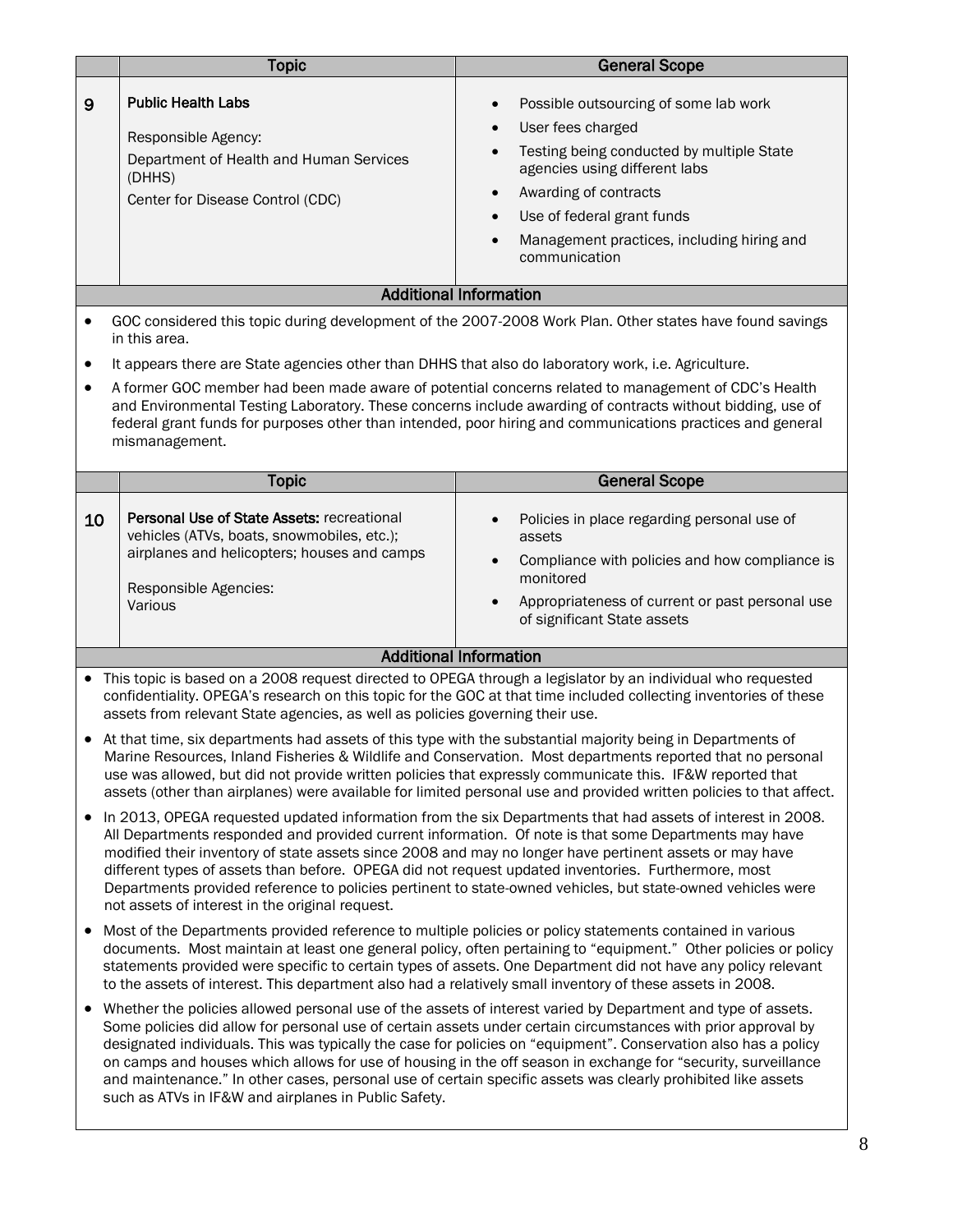- OPEGA observes that additional specificity and coordination between the multiple policies in most of the Departments would improve understanding of which of the assets of interest are particularly governed by which policy.
- No Department provided a specific plan in regard to staff education about policies though most mentioned that policies are reviewed during the respective Department's new employee orientations. Most Departments also mentioned some sort of review mechanism when new policies are developed or when there are concerns / questions that arise.
- OPEGA has conducted no further research on this topic since 2013.

|                        | Topic                                                               | <b>General Scope</b>                                                                                                                        |  |
|------------------------|---------------------------------------------------------------------|---------------------------------------------------------------------------------------------------------------------------------------------|--|
| 11                     | Publicly Funded Programs for Children Birth to<br><b>Five Years</b> | Strengths and weaknesses, including gaps,<br>overlap, and coordination, in the State's current<br>programs for children birth to five years |  |
|                        | Responsible Agencies:                                               |                                                                                                                                             |  |
|                        | Department of Education (DOE)                                       |                                                                                                                                             |  |
|                        | Department of Health and Human Services<br>(DHHS)                   |                                                                                                                                             |  |
| Additional Information |                                                                     |                                                                                                                                             |  |

- The GOC of the 125th Legislature voted this topic On Deck in September 2012 during its consideration of OPEGA's report on Child Development Services. The intention was that OPEGA and the next GOC would review the reported results of the children's task forces that were currently meeting on this topic and consider whether further review of this topic area was needed to identify overlaps and gaps in services.
- The 125<sup>th</sup> Legislature passed LD 568 which had called for creating a stakeholder group to conduct an assessment of this nature including, but not limited to, Child Development Services, public prekindergarten programs and six programs administered by DHHS Bureau of Child and Family Services. That bill was vetoed by the Governor, and consequently, the stakeholder group was not created.
- In testimony before the GOC in 2012, DOE described two groups doing work on Birth to 5 learning that the Department felt would cover the area of focus given for this topic. Those groups were the State Agency Interdepartmental Early Learning Team (SIEL) and the Maine Children's Growth Council (MCGC) Sustainability Committee.
- The Work Plan for SIEL had deadlines on several tasks set at end of June 2013, end of Dec 2013 and end of June 2014. It appears that one of SIEL tasks was to review the results of the MCGC Sustainability Committee and the deadline associated with that task was end of June 2013.
- OPEGA has recently asked DOE to provide information on the status of these efforts and any results or reports that came from them.
- Public Law 2013, Chapter 581. An Act to Establish a Process for the Implementation of Universal Voluntary Public Preschool Programs for Children 4 Years of Age was enacted in the 126<sup>th</sup> Legislature. It established a process for the implementation of public preschool programs including providing start-up, operational, and grant funding and directing the Commissioner of Education to promulgate rules.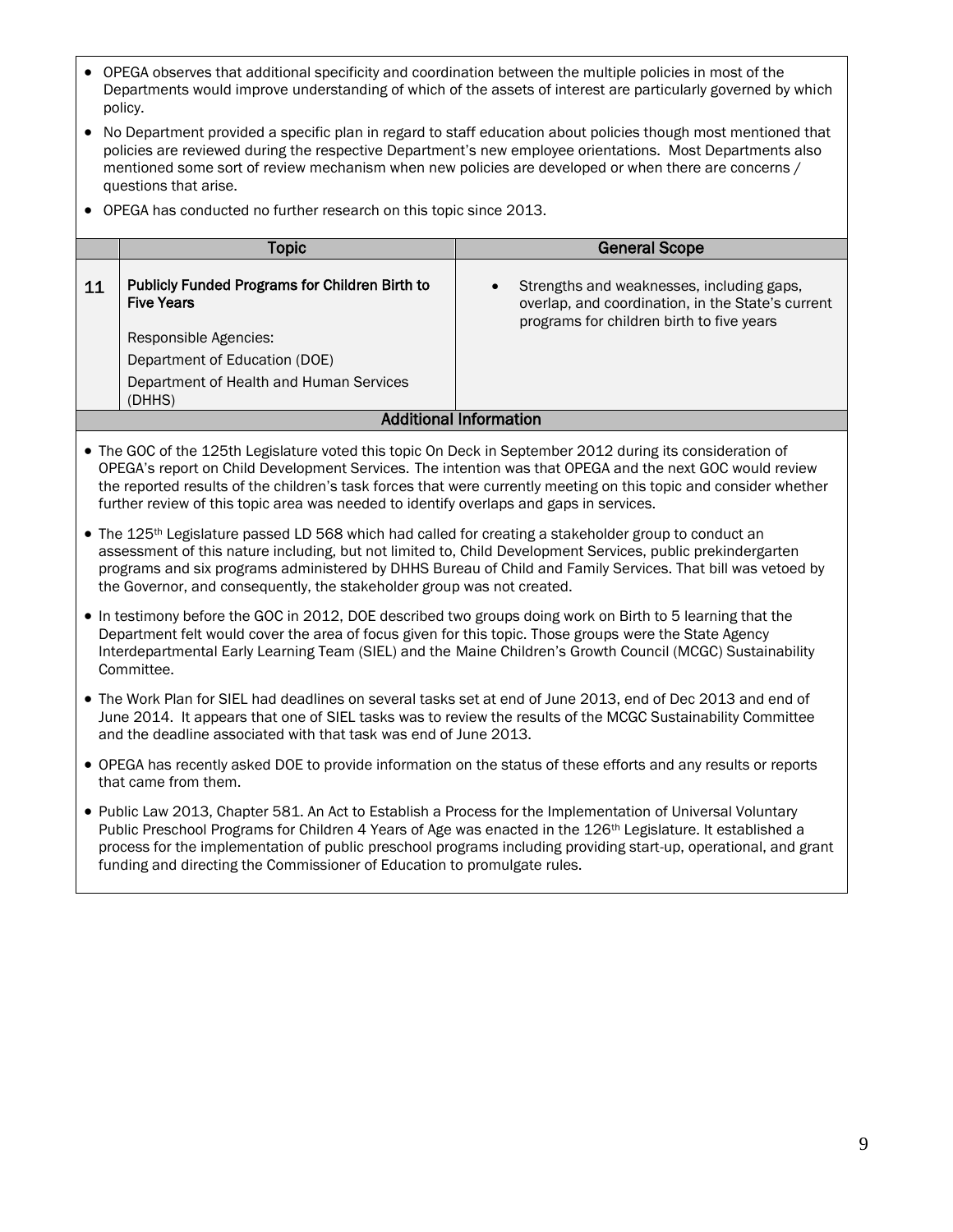|                                                                                                                                                                                                                                                                                                                                                                                                                                                                                                                                                                                                                                                                                                                                                          | <b>Topic</b>                                                                                                                                                                                                                   | <b>General Scope</b>                                                                                                                                                                                                                                                                                                                                                                          |  |
|----------------------------------------------------------------------------------------------------------------------------------------------------------------------------------------------------------------------------------------------------------------------------------------------------------------------------------------------------------------------------------------------------------------------------------------------------------------------------------------------------------------------------------------------------------------------------------------------------------------------------------------------------------------------------------------------------------------------------------------------------------|--------------------------------------------------------------------------------------------------------------------------------------------------------------------------------------------------------------------------------|-----------------------------------------------------------------------------------------------------------------------------------------------------------------------------------------------------------------------------------------------------------------------------------------------------------------------------------------------------------------------------------------------|--|
| 12                                                                                                                                                                                                                                                                                                                                                                                                                                                                                                                                                                                                                                                                                                                                                       | Revenue Collected through the Courts<br>Responsible Agency:<br><b>Judicial Branch</b>                                                                                                                                          | Internal controls over collection, deposit,<br>$\bullet$<br>accounting and safeguarding of revenue<br>Effectiveness and timeliness of collections<br>$\bullet$<br>efforts, i.e. are all funds due the State being<br>collected timely<br>Factors impacting the revenue stream,<br>$\bullet$<br>particularly those related to the decline in<br>revenues from fines, forfeitures and penalties |  |
|                                                                                                                                                                                                                                                                                                                                                                                                                                                                                                                                                                                                                                                                                                                                                          |                                                                                                                                                                                                                                | <b>Additional Information</b>                                                                                                                                                                                                                                                                                                                                                                 |  |
| • OPEGA suggested this topic and it was placed on the 2007-2008 Work Plan because it had not been audited for<br>some time and had a potential fiscal impact. OPEGA was not able to get to all planned reviews in that biennium<br>and, therefore, the topic was moved to the On Deck list.<br>• According to the Revenue Forecasting Committee's December 2016 Report, actual FY16 revenues through the<br>Judiciary for fines, forfeitures and penalties were \$20,610,571 (an 8.8% decrease from FY15) and are forecast<br>to be \$22,237,275 in FY17; a 7.9% increase. Revenues from this category are primarily collected by the Judicial<br>System. Some court collected surcharges are recorded as Other Special Revenue Funds for specific uses. |                                                                                                                                                                                                                                |                                                                                                                                                                                                                                                                                                                                                                                               |  |
|                                                                                                                                                                                                                                                                                                                                                                                                                                                                                                                                                                                                                                                                                                                                                          | <b>Topic</b>                                                                                                                                                                                                                   | <b>General Scope</b>                                                                                                                                                                                                                                                                                                                                                                          |  |
| 13                                                                                                                                                                                                                                                                                                                                                                                                                                                                                                                                                                                                                                                                                                                                                       | <b>Substance Abuse Treatment Programs in Prison</b><br>System (Correctional Recovery Academy and<br>Intensive Outpatient Program)<br>Responsible Agency:<br>Department of Corrections (DOC)<br>Office of Substance Abuse (OSA) | Effectiveness and/or cost-effectiveness of<br>$\bullet$<br>programs in rehabilitating participants and<br>reducing recidivism                                                                                                                                                                                                                                                                 |  |
| <b>Additional Information</b>                                                                                                                                                                                                                                                                                                                                                                                                                                                                                                                                                                                                                                                                                                                            |                                                                                                                                                                                                                                |                                                                                                                                                                                                                                                                                                                                                                                               |  |
| • This topic was added to the On Deck list as the result of a citizen's 2009 request for a review of these programs.<br>OPEGA recently requested that DOC provide updated information on these programs. The Information OPEGA had<br>gathered about them in 2013 is:                                                                                                                                                                                                                                                                                                                                                                                                                                                                                    |                                                                                                                                                                                                                                |                                                                                                                                                                                                                                                                                                                                                                                               |  |
| The Correctional Recovery Academy (CRA) program is a 9 month residential intensive substance abuse<br>$\circ$<br>treatment program that has the goal of reducing prisoner's dependency on drugs and alcohol.                                                                                                                                                                                                                                                                                                                                                                                                                                                                                                                                             |                                                                                                                                                                                                                                |                                                                                                                                                                                                                                                                                                                                                                                               |  |

- o The Intensive Outpatient Program (IOP) is a 16 week outpatient group therapy program for the treatment of drug and alcohol abuse.
- o In June 2006, the Muskie School of Public Service performed an evaluation of the Correctional Recovery Academy and a companion program. The evaluation resulted in some recommendations, including that DOC and OSA may want to consider conducting an evaluation to assess actual program effectiveness.
- o These programs have been a collaboration of the Department of Corrections (MDOC) and DHHS' Office of Substance Abuse (OSA) and in the past MDOC and OSA contracted for these services directly with Spectrum Health Systems, Inc. The contract that expired on 6/30/2011 was for \$698,820. MDOC funding is a combination of federal (\$121,000) and General Fund (\$469,668) dollars. OSA's portion is from Other Special Revenue funds (\$108,152).
- o As of July 2012, MDOC entered into a contract with Correctional Care Solutions to provide both medical and behavioral health services to the adult and juvenile populations. CCS assessed Spectrum Health Systems program and offered Spectrum a sub-contract to continue providing these programs. MDOC reports an advantage in contracting with one vendor who they are able to demand accountability from and who in turn is able to implement consistent evidence-based practice. The new contract includes provisions requiring the vendor to track outcome data to ensure that programs are efficient and effective with regard to our specific population.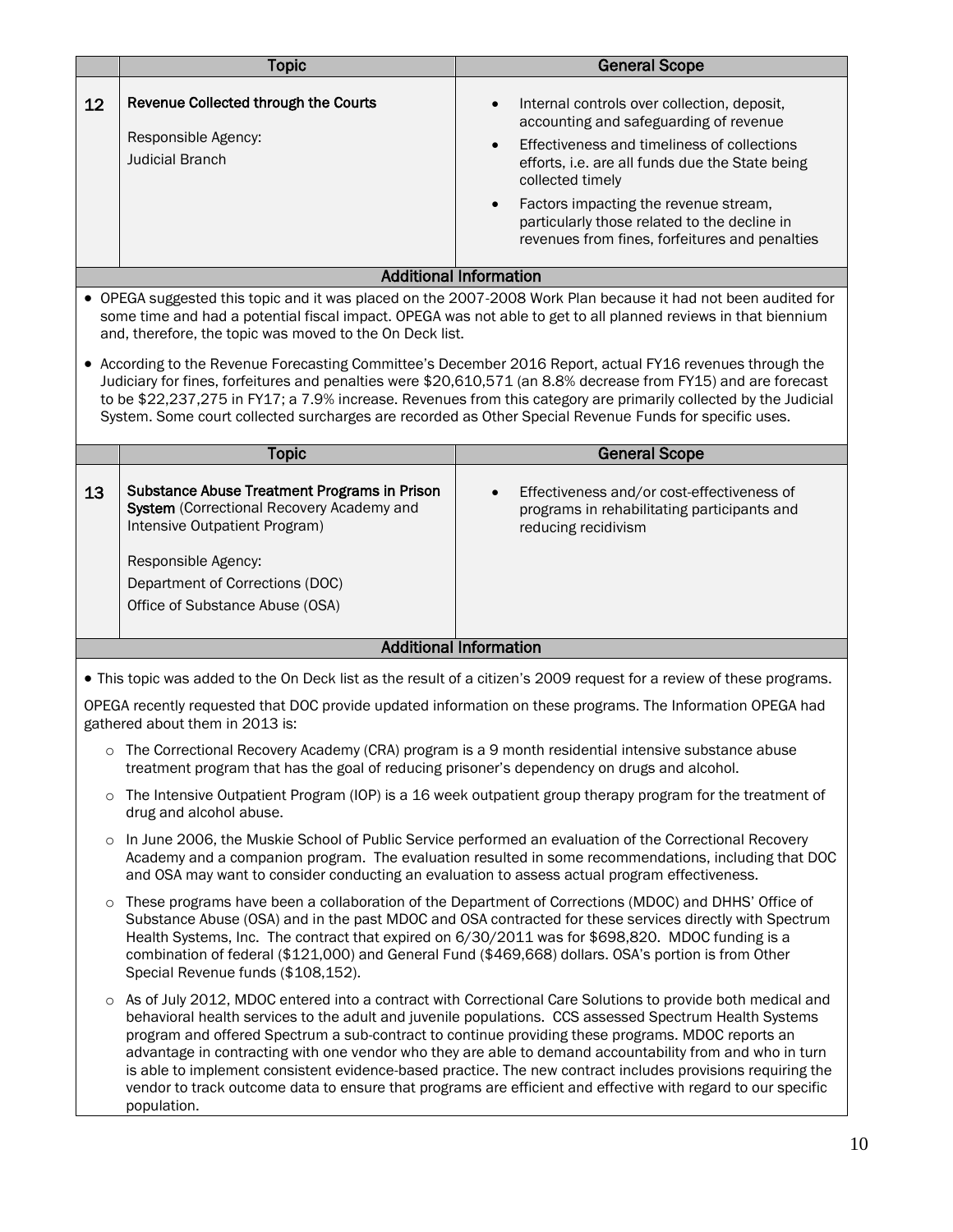- o OPEGA requested further information from MDOC on what outcome or other performance measures are being tracked with regard to the two substance abuse treatment programs included in this topic. MDOC reports that they will be tracking recidivism rates as a performance measure for these programs but that it is too soon to look at that measure as it relates to the performance of programs under the current contractor. MDOC also reports that a challenge in determining recidivism rates is getting data from the jail system that would allow identification of individuals released from the State correctional system that end up back in the jail system because of crimes related to substance abuse.
- o According to MDOC, there are three funding sources related to these programs. A federal block grant provides some matching funds and there are some funds from the Office of Substance Abuse for the juvenile component of the program. The remaining funds are associated with the larger CCS medical contract, which may not delineate the costs of each program/service. That contract is mostly funded with General Fund.

|    | Topic                                                                                                          | <b>General Scope</b>                                                                                                                                                                                  |
|----|----------------------------------------------------------------------------------------------------------------|-------------------------------------------------------------------------------------------------------------------------------------------------------------------------------------------------------|
| 14 | Tax Collection (income, sales, use, fuel,<br>cigarette)<br>Responsible Agency:<br>Maine Revenue Services (MRS) | Timely collection and deposit of taxes (including<br>$\bullet$<br>efforts to collect overdue taxes)<br>Effective efforts to assure credits, etc. taken to<br>$\bullet$<br>reduce taxes owed are valid |
|    |                                                                                                                | Additional Information                                                                                                                                                                                |

Other states have found savings in this area.

OPEGA recently requested that MRS provide updated information on tax collection efforts. The Information OPEGA had gathered about them in 2013 is:

- o The State has had past initiatives aimed at collecting overdue taxes and enhancing compliance with the Use Tax. These included a Tax Amnesty program in 2003, a Use Tax Compliance Program in 2006 and Tax Receivable Reduction initiatives in both 2009 and 2010. These initiatives brought in about \$70.7 million in unpaid taxes while waiving about \$44 million in interest, penalties, etc.
- o Maine Revenue Services was also assigned two initiatives for FY13 to collect unpaid taxes and increase compliance with Use Tax. The initiatives are budgeted to net about \$6.66 million in unpaid taxes.
- o According to MRS, it administers over 40 state tax regimes. Statute specifies the particular filing and payment requirements for each. MRS has a Compliance Division that has the objective of collecting all delinquent tax receivables. The Division focuses primarily, however, on individual income, corporate, sales and use and service provider taxes. The Division has contracts with independent collection contractors throughout the United States to assist with that effort.
- o MRS reports using several approaches to protect against underreporting and uncover non-filing. MRS employs over 50 field auditors who visit places of business across the US. MRS also has desk auditors to review for returns for any corrective assessments that may be necessary. MRS' Tax Compliance Unit is solely focused on discovery of non-filers and uses a computer data warehouse system, similar to that used in at least 20 other states, to uncover unfiled returns and unpaid taxes. MRS did not specify which particular tax types the auditors and computer system are focused on.
- o MRS has a variety of collection tools and procedures that increase in severity as the collection process progresses. MRS has a small Criminal Investigations Unit to investigate the most egregious offenders and refer cases to the Attorney General's Office for prosecution. MRS did not specify how often the more severe collection tools are utilized.
- o MRS tracks Tax Receivables and is required each year to recommend receivables deemed uncollectible for charge-off. According to data provided by MRS, total tax receivables as of the end of June 2012 and in March 2012 MRS recommended receivables charge-offs totaling about \$6.7 million. MRS cannot estimate amounts that may be due from non-filers or under reported taxes due.
- o Additional research and/or interviews with agency staff will be required for OPEGA to obtain a sufficient understanding of tax types and MRS efforts to assess risk or further scope this topic.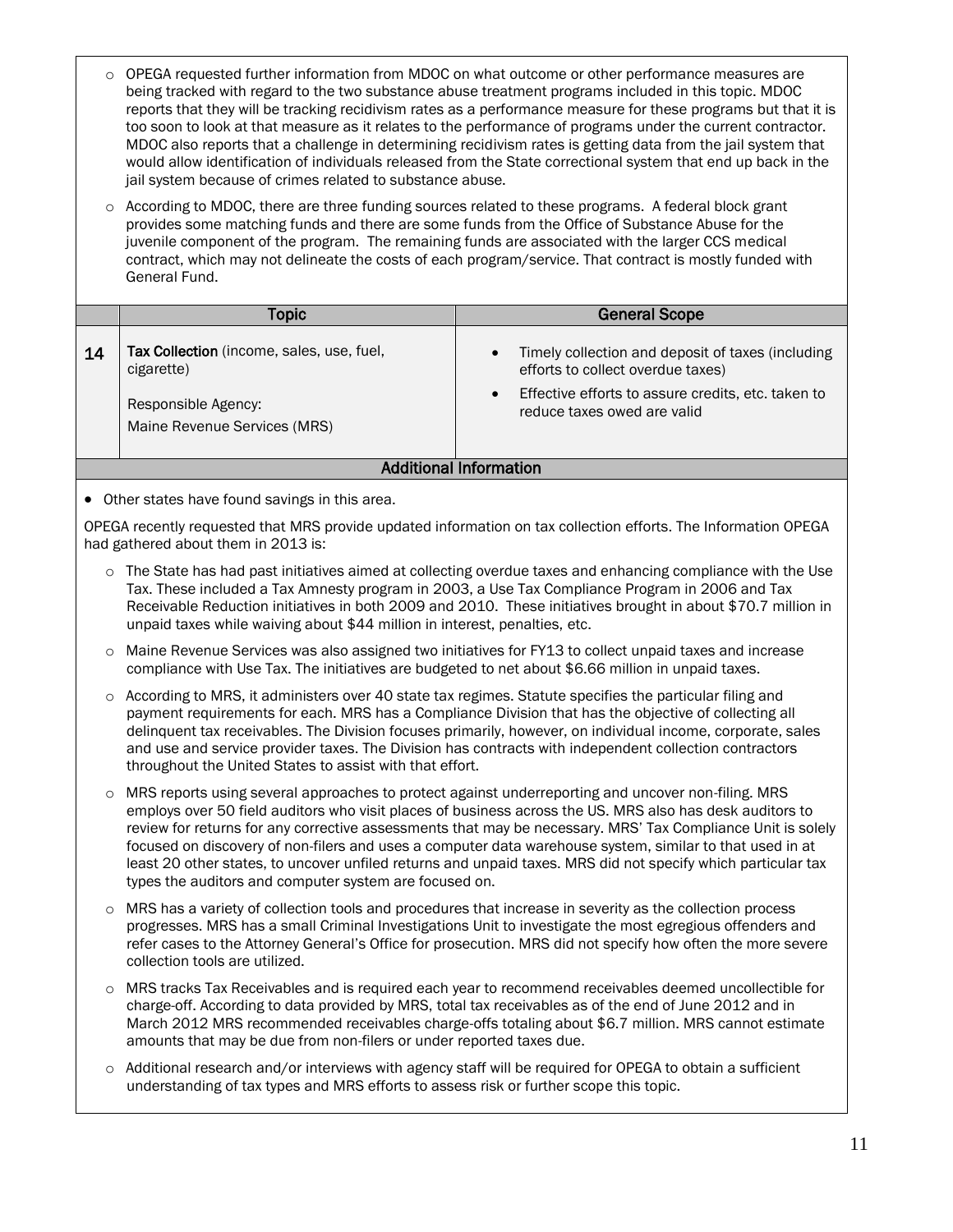|                                                                                                                                                                                                                                                                                                                                                                                                                                               | <b>Topic</b>                                                                                                                                                                                                                                                                                                                                                                                                                                                                                                                                         | <b>General Scope</b>                                                                                                                                                                                              |  |
|-----------------------------------------------------------------------------------------------------------------------------------------------------------------------------------------------------------------------------------------------------------------------------------------------------------------------------------------------------------------------------------------------------------------------------------------------|------------------------------------------------------------------------------------------------------------------------------------------------------------------------------------------------------------------------------------------------------------------------------------------------------------------------------------------------------------------------------------------------------------------------------------------------------------------------------------------------------------------------------------------------------|-------------------------------------------------------------------------------------------------------------------------------------------------------------------------------------------------------------------|--|
| 15                                                                                                                                                                                                                                                                                                                                                                                                                                            | <b>Unemployment Compensation</b><br>Responsible Agency:<br>Department of Labor (DOL)                                                                                                                                                                                                                                                                                                                                                                                                                                                                 | Status and effectiveness of actions planned and<br>$\bullet$<br>taken by DOL and Unemployment Commission<br>in addressing recommendations contained in<br>Blue Ribbon Commission report and Federal<br>DOL letter |  |
| <b>Additional Information</b>                                                                                                                                                                                                                                                                                                                                                                                                                 |                                                                                                                                                                                                                                                                                                                                                                                                                                                                                                                                                      |                                                                                                                                                                                                                   |  |
| A review of this topic was requested by a former GOC member in April 2013 in regards to concerns of possible<br>inappropriate political pressure being used to influence Hearing Examiners' decisions.<br>At the time, two separate efforts to review the same topic area were also just being initiated. The GOC decided<br>$\bullet$<br>to monitor the status and results of these efforts before making a decision on this review request. |                                                                                                                                                                                                                                                                                                                                                                                                                                                                                                                                                      |                                                                                                                                                                                                                   |  |
| $\bullet$                                                                                                                                                                                                                                                                                                                                                                                                                                     | The Governor appointed a Blue Ribbon Commission on Unemployment Reform tasked with reviewing Maine<br>citizens' concerns about the consistency and objectivity of the unemployment adjudication process. The<br>Commission's report was released December 2013 and contained seven recommendations for improvements.<br>The Commission Chairs briefed the GOC on the report.                                                                                                                                                                         |                                                                                                                                                                                                                   |  |
| $\bullet$                                                                                                                                                                                                                                                                                                                                                                                                                                     | The U.S. Department of Labor (DOL) began a fact finding review of on the first-level appeals component of the<br>Maine's Unemployment Compensation (UC) program as prompted by a combination of factors including public<br>concerns about possible political interference in the state's UC appeals process. DOL's fact finding letter was<br>released in February 2014 and contained five recommendations. OPEGA observed that several of the findings<br>and recommendations from DOL were similar to those raised by the Blue Ribbon Commission. |                                                                                                                                                                                                                   |  |

- Following these reports, the Commissioner of Maine's Department of Labor shared with the GOC the State's action plan for addressing the recommendations.
- The GOC voted (6-4) in June 2014 to place the topic On Deck for possible future review of the implementation of those actions.
- OPEGA has recently requested that DOL provide a status update on actions taken in response to the recommendations from the Blue Ribbon Commission and the Federal DOL letter.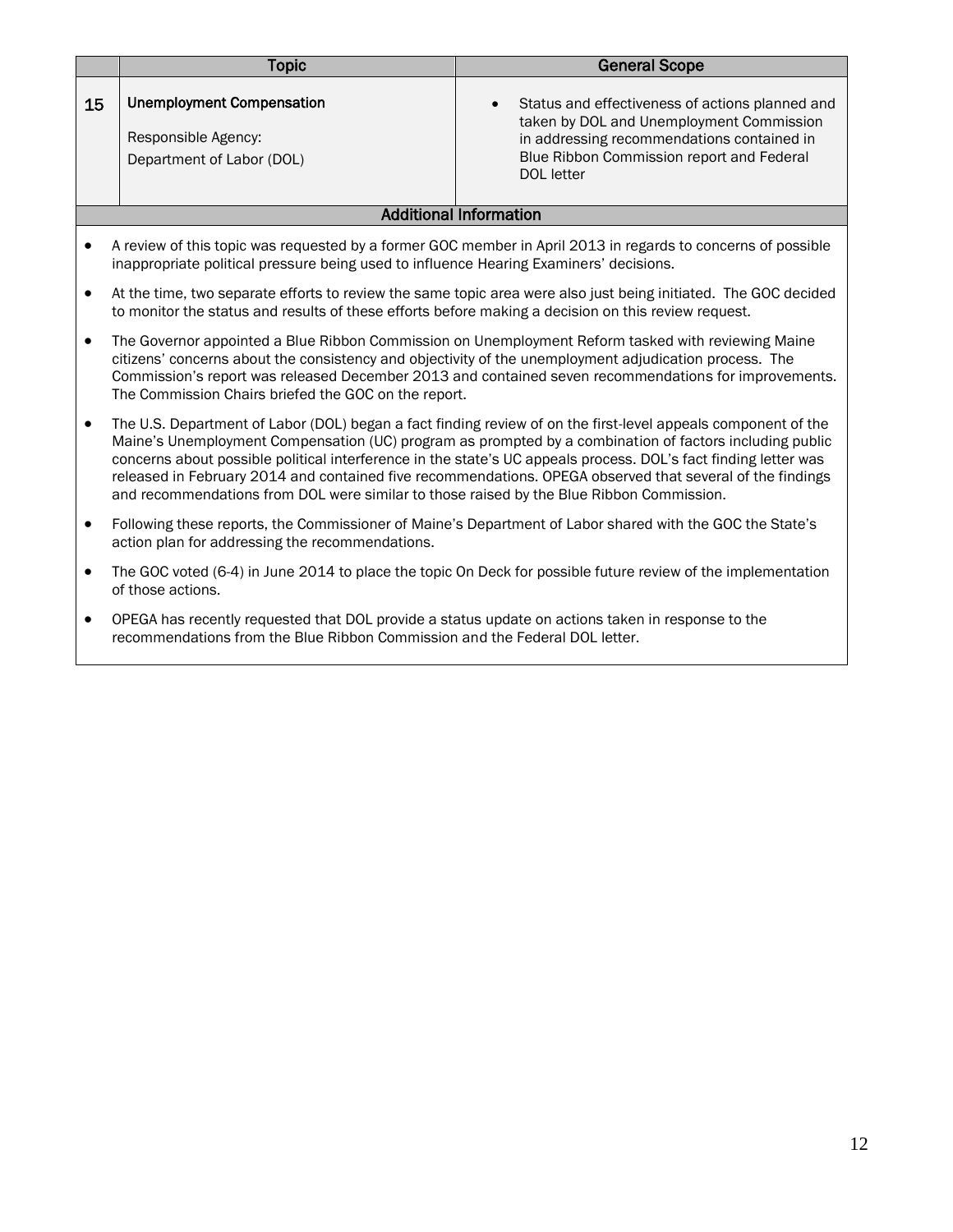### **Maine Charter School Commission and Baxter Academy OPEGA Summary for the Government Oversight Committee Updated for April 12, 2013**

### **Statute and Rules**

Legislation passed in 2011 allowed public charter schools in Maine. They are authorized and governed under Title 20-A Chapter 112 Public Charter Schools. Public charter schools are defined in statute as schools parents choose to send their children to that are independent of a school administrative unit, and are established and operated under the terms of a contract between the school's governing board and its authorizer. Public charter schools must provide a program of education for one or more of the following: preschool, prekindergarten and any grade(s) K-12. The program may focus on certain types of students such as special education or at-risk and may include various academic approaches or themes such as natural resources and the environment or science, mathematics and technology.

Pursuant to statute, the Department of Education has established major substantive Rule 05-071 Chapter 140 to govern the authorizing, oversight and operation of public charter schools in Maine. The rule requires public notice of activities of authorizers and charter schools, sets forth student enrollment procedures, establishes standards for the performance of authorizers, clarifies the funding of public charter schools, clarifies the process for petitioning for conversion of a non-charter public school, and provides criteria for determining when a charter school governing board is sufficiently independent of an education service provider with which the board may contract.

Statute sets out what shall be included in requests for proposals for charter schools, applications, and charter contracts. In addition, the Maine Charter School Commission, also pursuant to statute, has adopted Rule 90- 668 Chapter 2 – Procedures for Commission Authorization of Public Charter Schools. The rule establishes the:

- process the Commission will use to solicit, accept and review public charter school applications;
- performance indicators that will be used as the performance framework for any approved application; and
- minimum requirements for a charter contract.

Rules adopted by the commission before June 30, 2014 are routine technical rules and after that they are major substantive rules.

The Maine Charter School Commission is established as one of the entities that can authorize public charter schools. Commission members are appointed for 3-year terms by the State Board of Education with input from the Joint Standing Committee on Education and Cultural Affairs. A local school board can also authorize public charter schools within the boundaries of the SAU it governs. Local school boards can form a collaborative to set up a regional public charter school.

Public charter schools are subject to federal, state and local laws such as those relating to special education and required to have independent audits. Statute charges authorizers with responsibility for oversight and evaluation of public charter schools they authorized. Statute also establishes roles and responsibilities for the Department of Education.

The Maine Charter School Commission is comprised of seven members appointed to three-year terms by the State Board of Education with input from the Legislature's Joint Standing Committee on Education and Cultural Affairs. Three Commission members must be members of the State Board of Education and they nominate the four other members who must be approved by a majority vote of the State Board. Members appointed to the Commission must have diverse professional experience in education, social services, youth training, business startup and administration, accounting and finance, strategic planning and nonprofit governance.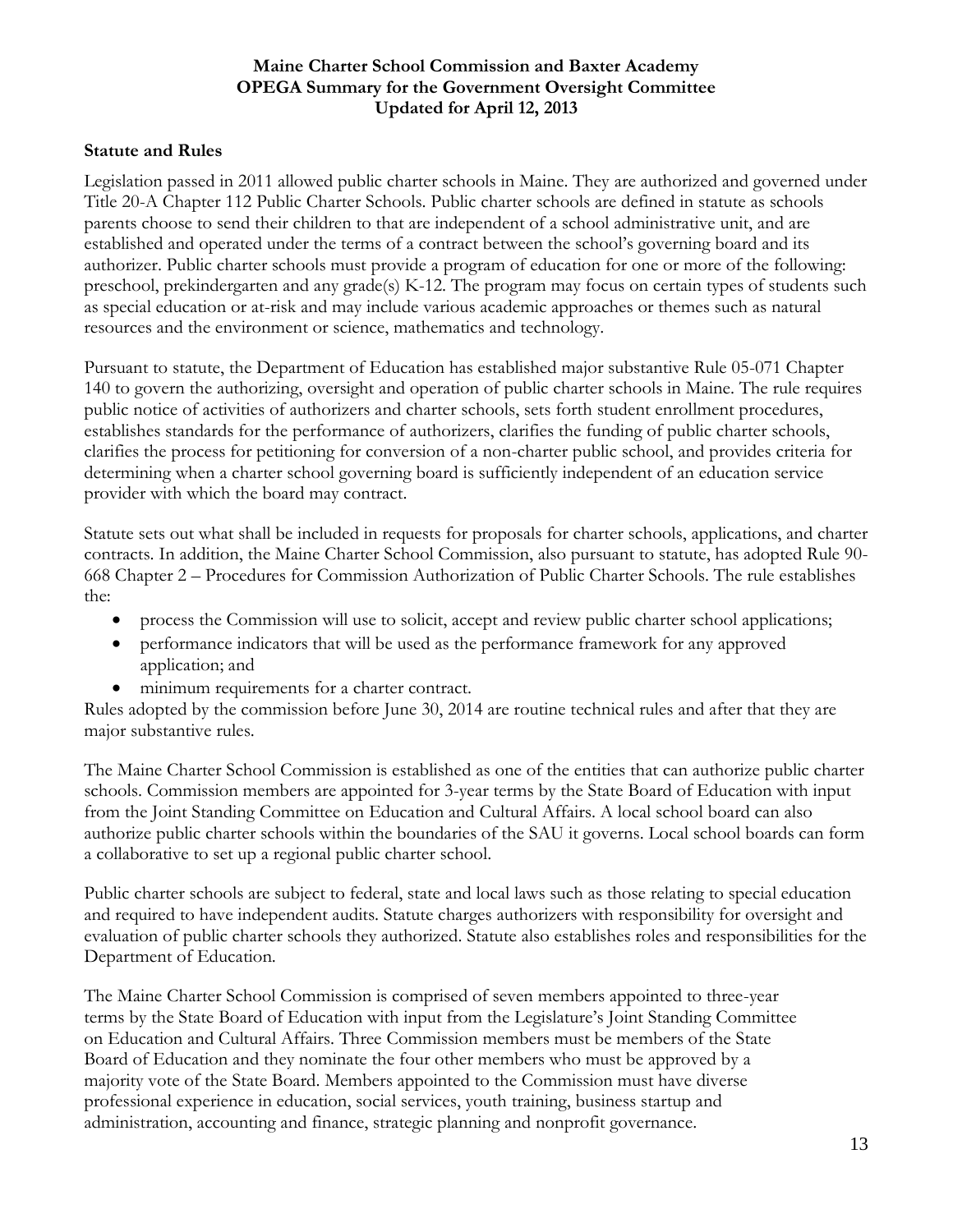The Commission has two staff persons – an Executive Director and an Administrative Assistant. The Executive Director started in October 2012 but volunteered for the Commission prior to being hired. Legal assistance for the Commission is currently provided by the Assistant Attorney General who assists the Department of Education.

The law allows the Charter School Commission to authorize a maximum of 10 charter schools during an initial 10-year transition period. Charter schools authorized by local school boards do not count toward the 10-school limit of the Charter School Commission.

# **Maine Charter School Commission Process for Authorization of Public Charter Schools**

The basic process established in Commission Rule for soliciting and considering public charter school applicants includes:

- Issuance of a Request for Proposals (RFP) with notice to general public and interested parties.
- Public informational meetings to answer questions about the RFP (with notice of meetings posted on Commission website and distributed to interested parties) and/or written responses to questions on the RFP posted to the Commission website.
- Letter of Intent filed with the Commission by an entity intending to submit an application.
- Submission of Application and review for completeness by Commission or Commission staff.
- Evaluation of Application by an assigned Review Team consisting of not more than 3 Commissioners and other technical experts as needed.
- Review Team presentation of recommendations on Application to full Commission.
- Commission determination of whether the Application appears to demonstrate the applicant's competence in each element of the Commission's published approval criteria and appears to demonstrate that the applicant is likely to open and operate a successful public charter school as required in Title 20-A, section  $2407(4)(C)(1)$ .
- Denial of Application if Commission determines criteria not met. Otherwise,
	- o Commission holds in-person interview with Applicant to clarify information provided in the application, to seek additional information, to determine whether members of the Board and school leaders understand their obligations for academic and operational accountability, and to gauge the applicant's capacity to effectively launch and oversee the proposed charter school.
	- o Commission holds public hearing to elicit public comment on the expected impact of the proposed charter school on students, parents, the community to be served by the school, and public education in the State.
	- o Commission votes to approve, conditionally approve or deny Application. A decision to conditionally approve the application must set forth the specific changes that must occur in order for the application to be fully approved, and the deadline by which the changes must occur. A decision to deny the application must state the reason for denial.
	- o Commission negotiation and finalization of contract with approved Applicant.

The Rules prohibit Commission members, and any others participating in the application review process, from discussing any potential or actual application with a proposed or actual applicant during the period between the issuance of the RFP and the final Commission vote on all applications submitted in response to that RFP, except during the in-person interviews provided for in the Rules.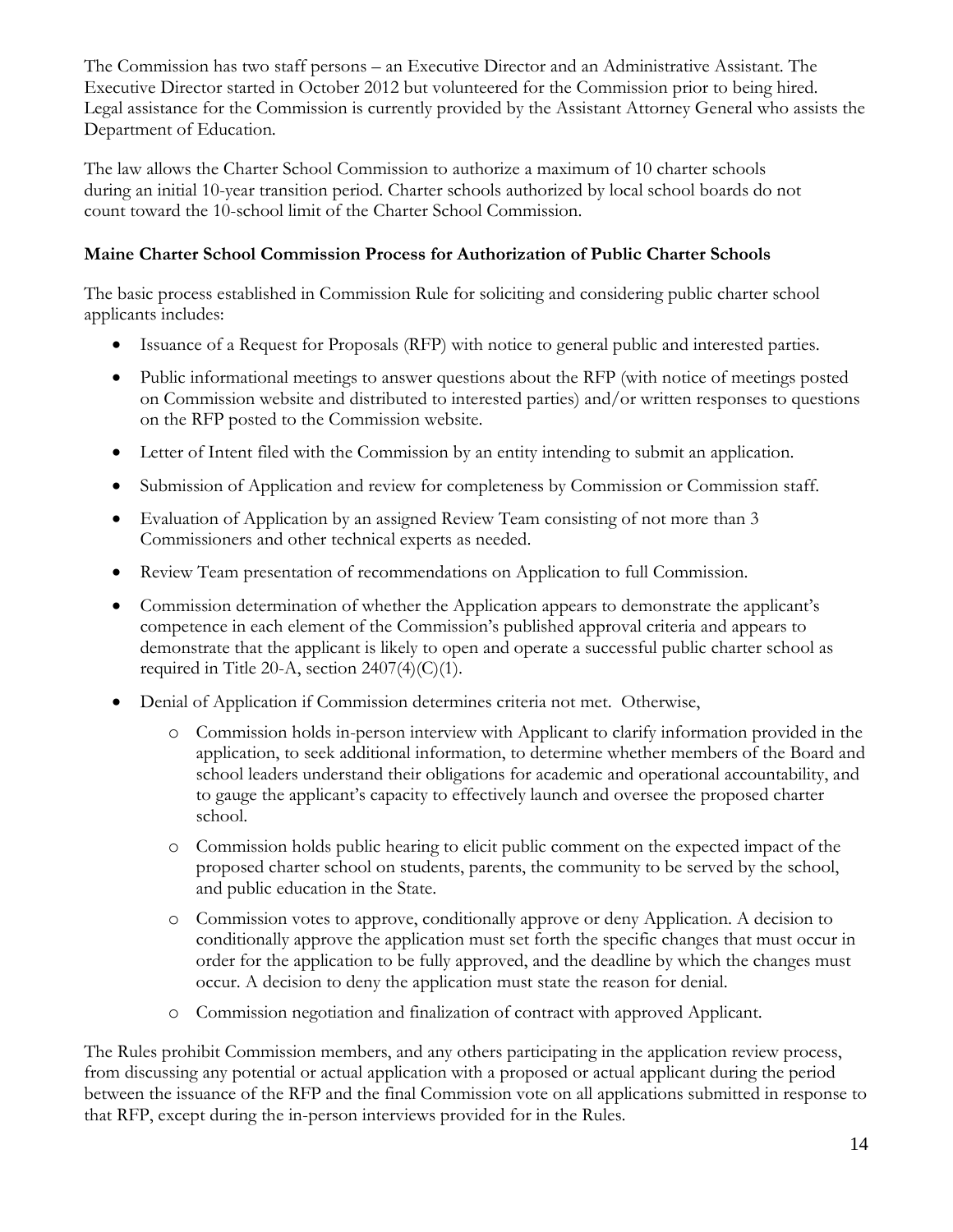## **Publicly Accessible Information about Public Charter Schools and the Commission**

Information about public charter schools can be found on the Department of Education Charter School website - [http://www.maine.gov/doe/charterschools/index.html.](http://www.maine.gov/doe/charterschools/index.html) DOE's website includes the governing statute, questions and answers about charter schools, and information on: how charter schools are authorized, how to create a charter school, charter school founders and operators, and how to enroll in a charter school. The enrollment information includes links to two Commission-approved charter schools - Cornville Regional Charter School and The Maine Academy of Natural Sciences. DOE's website also includes a link to the website for the Maine Charter School Commission.

The Maine Charter School Commission website at<http://www.maine.gov/csc/index.html> has information on the Commission and its activities including:

- Commission members
- Meetings and materials minutes, agendas
- Request for Proposals issued by the Commission
- Applications received in response to the two RFPs issued to date
- Additional information requested of applicants by the Commission
- Authorized schools
- Laws and rules

# **Baxter Academy**

Baxter Academy of Science and Technology is located on York Street in Portland, Maine and expects to open in September 2013. According to the Baxter Academy website at [http://baxter-academy.org,](http://baxter-academy.org/) the school has received the required number of applications and letters of intent for its charter, has a new 5-year lease on its building, and is reviewing over 200 teacher applications.

Baxter submitted its initial application to the Commission on May 29, 2012 and, after its review, the Commission granted Baxter conditional approval. The Commission specified its conditions in letters to Baxter and required a revised application by September 30, 2012 with revisions addressing those conditions incorporated. Baxter submitted its revised application on September 28, 2012 and the Commission granted approval and began negotiations for the charter contract with the further requirement that Baxter provide proof of a minimum of 150 letters of intent by March 15, 2013.

As discussed in the Commission's March 30, 2013 letter to the Government Oversight Committee, the Commission halted contract negotiations with Baxter when it learned the Baxter's Executive Director had been fired. The Commission requested 12 documents, and responses to Commission questions, from Baxter which were heard and reviewed at a public meeting held Monday, March 25<sup>th</sup>. The list of requested documents and Commission questions (as taken from the Commission's website) are attached. The Commission requested further information to be provided subsequent to the March  $25<sup>th</sup>$  meeting.

The Commission held a meeting on April 8, 2013 to further consider whether to proceed with a contract for Baxter Academy. OPEGA observed the Commission reviewed the additional information provided by Baxter, further questioned Baxter Academy representatives present at the meeting and revisited criteria that had previously caused concerns for various Commission members. Citing recent significant improvements in Baxter's academic plans, financial situation, potential enrollment figures and Board and parent involvement, the Commission voted unanimously to go forward with a contract - noting that a finalized contract would still be contingent on the Board making changes to its by-laws and completing the hiring of an Executive Director.

# **Public Concerns Raised**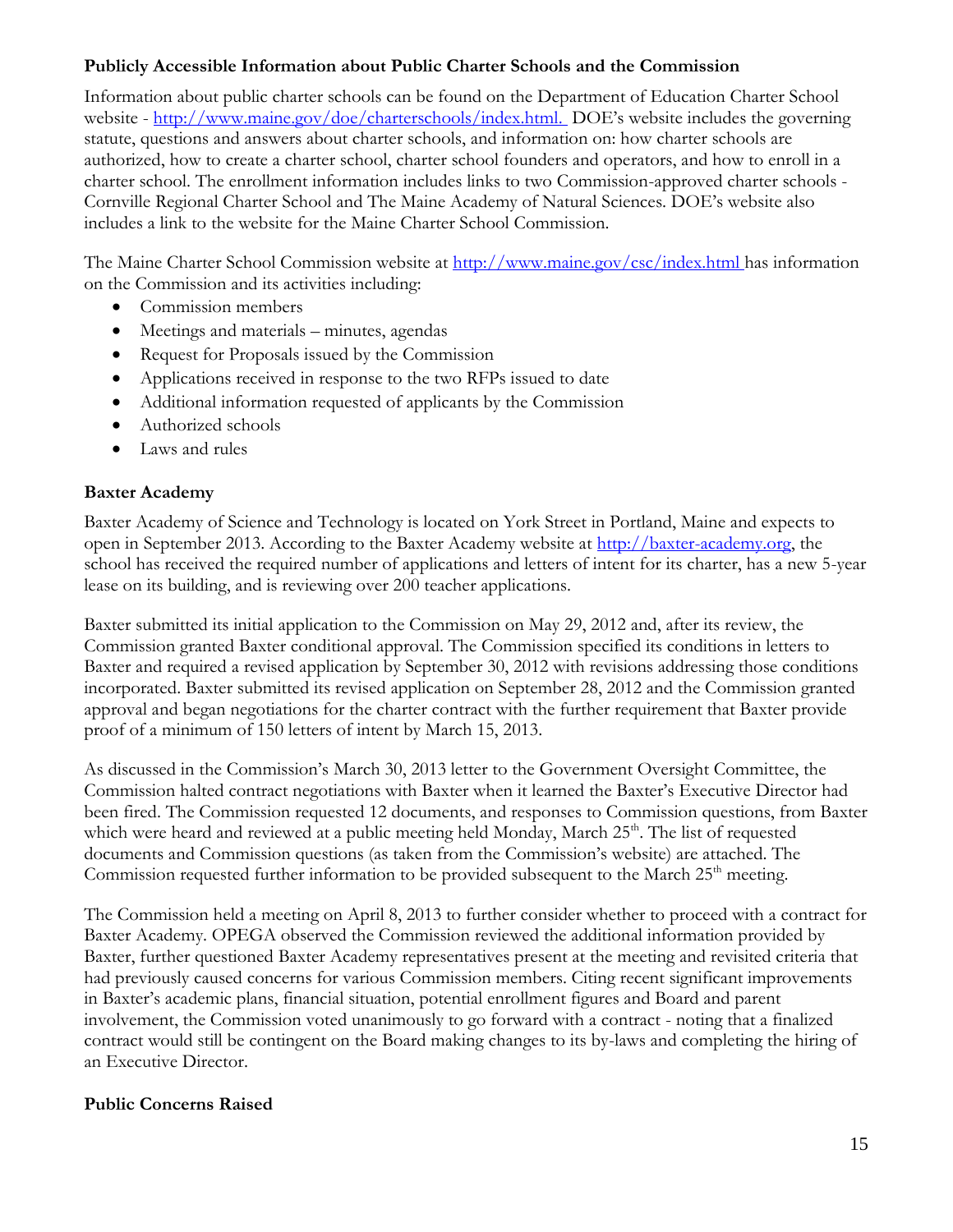On March 22, 2013, the Mayor of the City of Portland formally requested that the Attorney General conduct a review of several matters since recent changes to the Board and management of Baxter Academy had raised serious questions about its viability, as well as concerns about the application process and subsequent approval granted by the Maine Charter School Commission. The Attorney General responded that she understood the Charter Commission was currently reviewing these and other concerns and that she was confident and hopeful the Commission would take the allegations seriously and thoughtfully consider them as it re-examined its approval of the Baxter Academy application.

The Mayor's request to the AG and his concerns were recently covered in the media preceded by recent media coverage related to the Baxter Academy Board's dismissal of its Executive Director in March 2013. Other questions and concerns discussed in the media since Baxter Academy submitted its application to the Charter Commission regard the financial assumptions in Baxter's budget including specific questions about lines of credit, enrollment projections and the availability of federal grants.

A summary of selected media coverage of the Baxter School's application and the Charter Commission's consideration of that application is attached.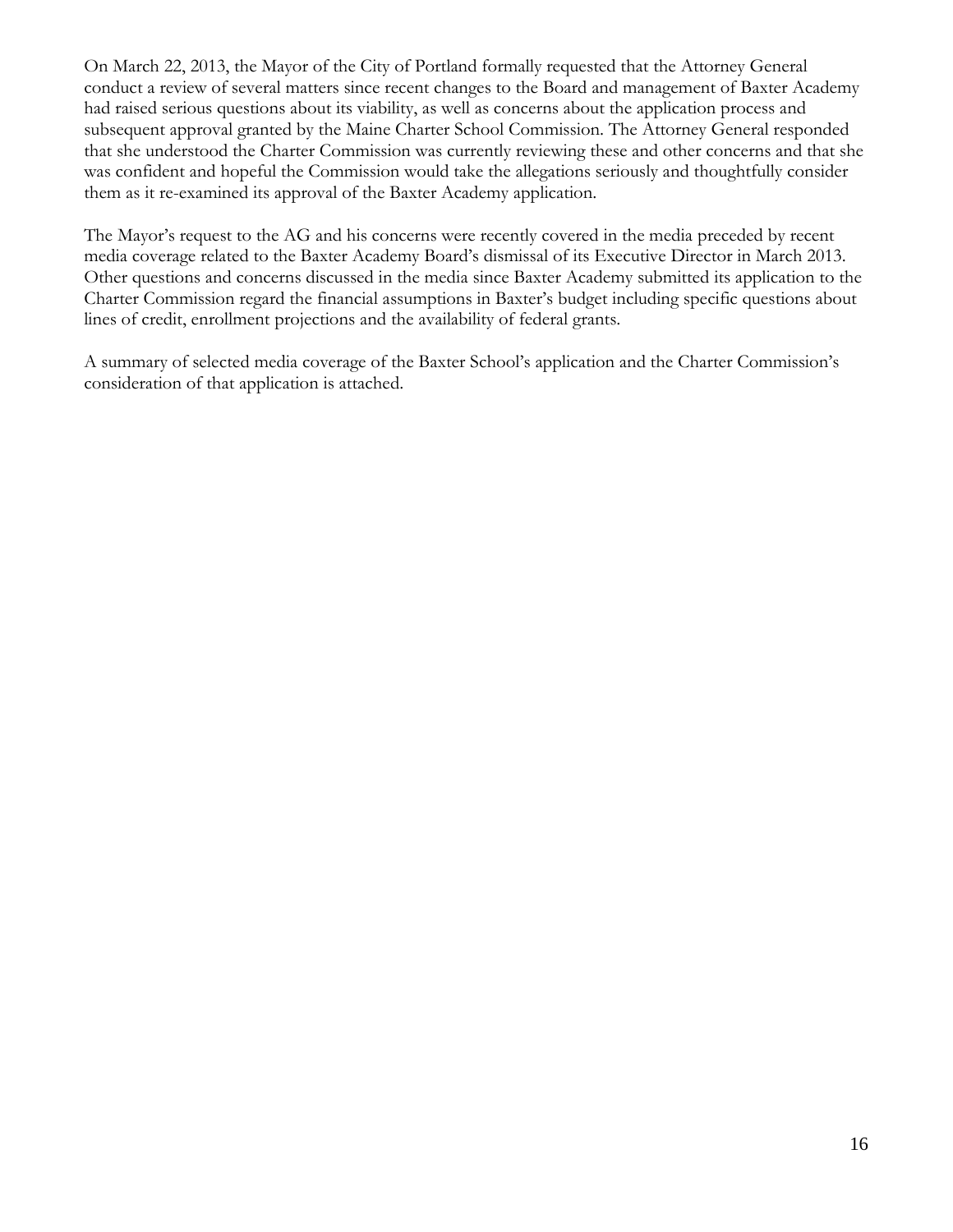### **Maine Charter School Commission Document and Information Request to Baxter Academy for the Commission's March 25, 2013 Meeting**

**(as taken from the Commission's website at** [http://www.maine.gov/csc/index.html\)](http://www.maine.gov/csc/index.html)

## **Documents to be delivered to the Commission by the Board of Directors for Baxter Academy by March 18 in advance of the interview scheduled for March 21, 2013:**

- 1. The names of all current members of the Board of Directors for Baxter Academy, along with their resumes, the date of appointment to the board for each member, and their primary role as a board member (either office and/or special area of expertise).
- 2. The number of current proposed enrollments, based on received letters of intent, along with the grade levels. Include the numbers from each SAU, to the extent that this number is known.
- 3. A statement on the financial status for the pre-opening period, with documentation on the status of funds either received or committed from donors, other fund-raising, or from commercial lines of credit.
- 4. A current three-year budget plan.
- 5. An updated organizational chart showing the key administrative positions and their relationship to the Board.
- 6. The name and resume for the new Executive Director, if presently known.
- 7. If known, the names and resumes for the chief financial officer, director of technology, and the director of special education/special services.
- 8. The status of the building lease agreement, together with a copy of the lease, if signed.
- 9. A description of the present status of contracts for transportation, food service, custodial services.
- 10. The names and roles of the current membership of the Advisory Board.
- 11. A description of the present status of a hiring plan for instructional staff.
- 12. Information on pending litigation against Baxter Academy of Technology and Science or its Board.

# **Potential MCSC questions to the Baxter Academy Board of Directors for the March 25, 2013 Interview**

- 1. The Commission has a number of questions concerning Baxter Academy's financial capacity to open its school and to fulfill the requirements of the charter contract that we must enter into before the school may open and receive public tuition subsidy from the per pupil allocation as provided by law.
	- a. What is your current forecasted enrollment, based on a verified list of "intents to enroll" received from parents? Has this list been checked to ensure that none of the caps on enrollment from one or more SAUs has not been exceeded?
	- b. Do you have a revised three year budget plan based on: a) a new estimated enrollment plan; b) a revised staffing plan (including revisions to the administrative structure); and c) updated information on transportation, food service, and other contracted services?
	- c. What is the status of the potential new line of credit? Has FAME agreed to serve as a guarantor? Is it able to be drawn upon at present?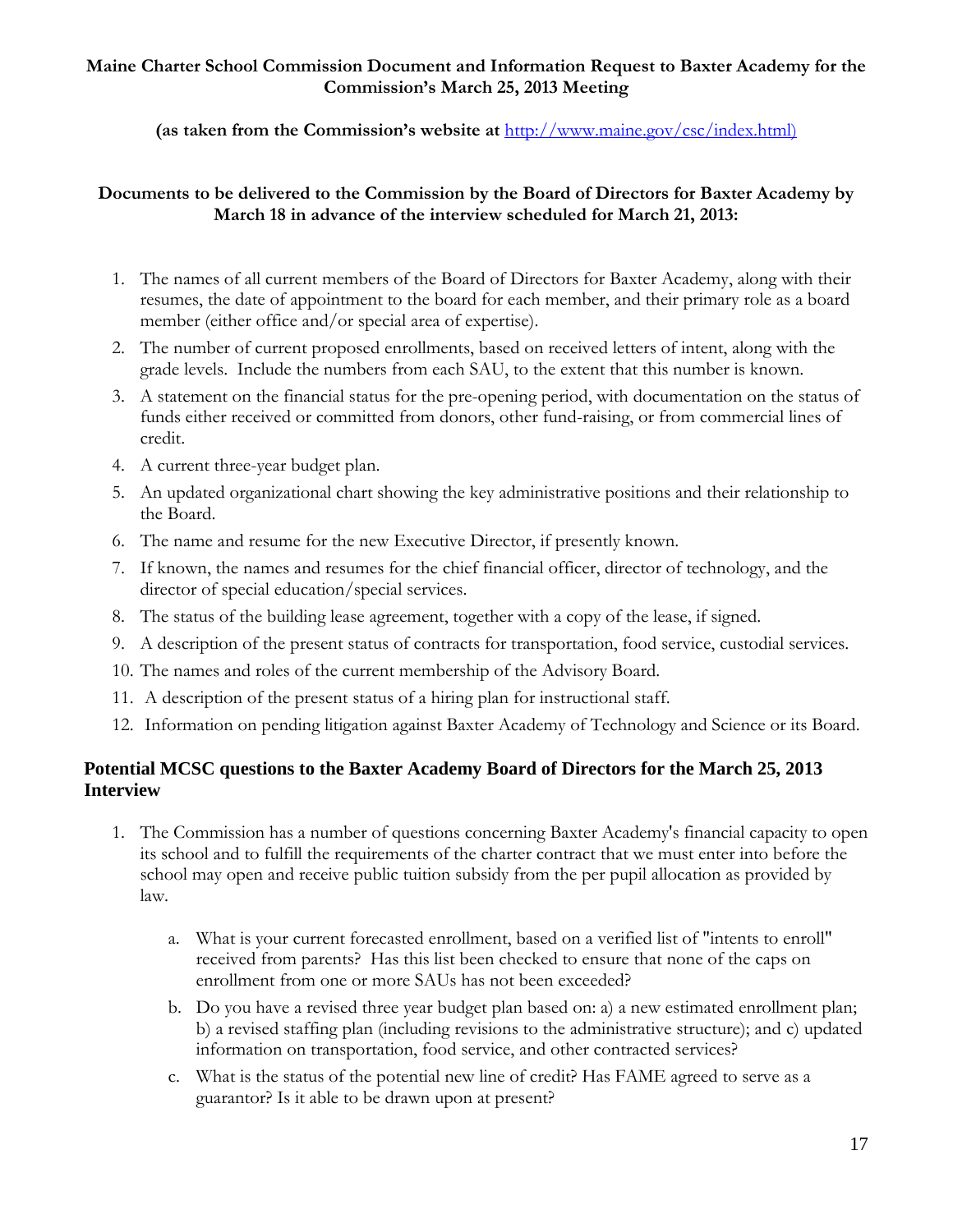- d. Does this plan have contingencies within it should enrollment drop below either the 150 student forecast as approved in the Commission's vote to grant a charter (date of vote), or in your current best estimate for enrollment numbers?
- e. What present revenue or other access to funds does the school have on hand to enable it to enter into either facilities lease or other contractual arrangements necessary before school opens? Please specify the amounts available from donations, grants, other fundraising, and from an approved line of bank credit.
- 2. With regard to the academic program offering: In light of personnel and budgetary changes, what revisions, if any, does the school propose to make to its stated academic program and schedule based on its present enrollment projections?
- 3. There has been high turnover on the Baxter Academies board of Directors since the first submission of its application and even since the vote to issue a charter. The Commission needs further assurances that the present Board has the capacity necessary to enter a contract and open a school in September 2013. Specifically, we need information and plans from the Board in the following areas:
	- a. Based on updated list of Board members, their resumes and specific areas of expertise that will support Baxter Academy, what areas of needed expertise will you now seek to add? A timeline for this?
	- b. Please give us an indication as to the frequency and number of board meetings you have held since the vote to approve the charter and minutes of formal votes taken at those meetings.
	- c. Can you give us an indication as to your projected number and frequency of planned board meeting going forward throughout this next year?
	- d. How have you posted public notice of Board meetings to date? What is your plan for the future for notifying parents, staff and public about the dates and times for board meetings, and your plans, if any, to involve them in your decision making?
	- e. Please list for us the action steps, with names of the specific Board member assigned, for specific operational tasks and oversight activities that the Board and school intend to make in order that school may open in September and operate throughout the first full year of operation.
- 4. What is the potential impact of any pending litigation on the ability to go forward as a school? How are the litigation costs to be paid? If the intellectual property is deemed not to belong to the school, how would this effect the ability to go forward as a school? If the litigation was to go for a long period of time, how would that affect the school?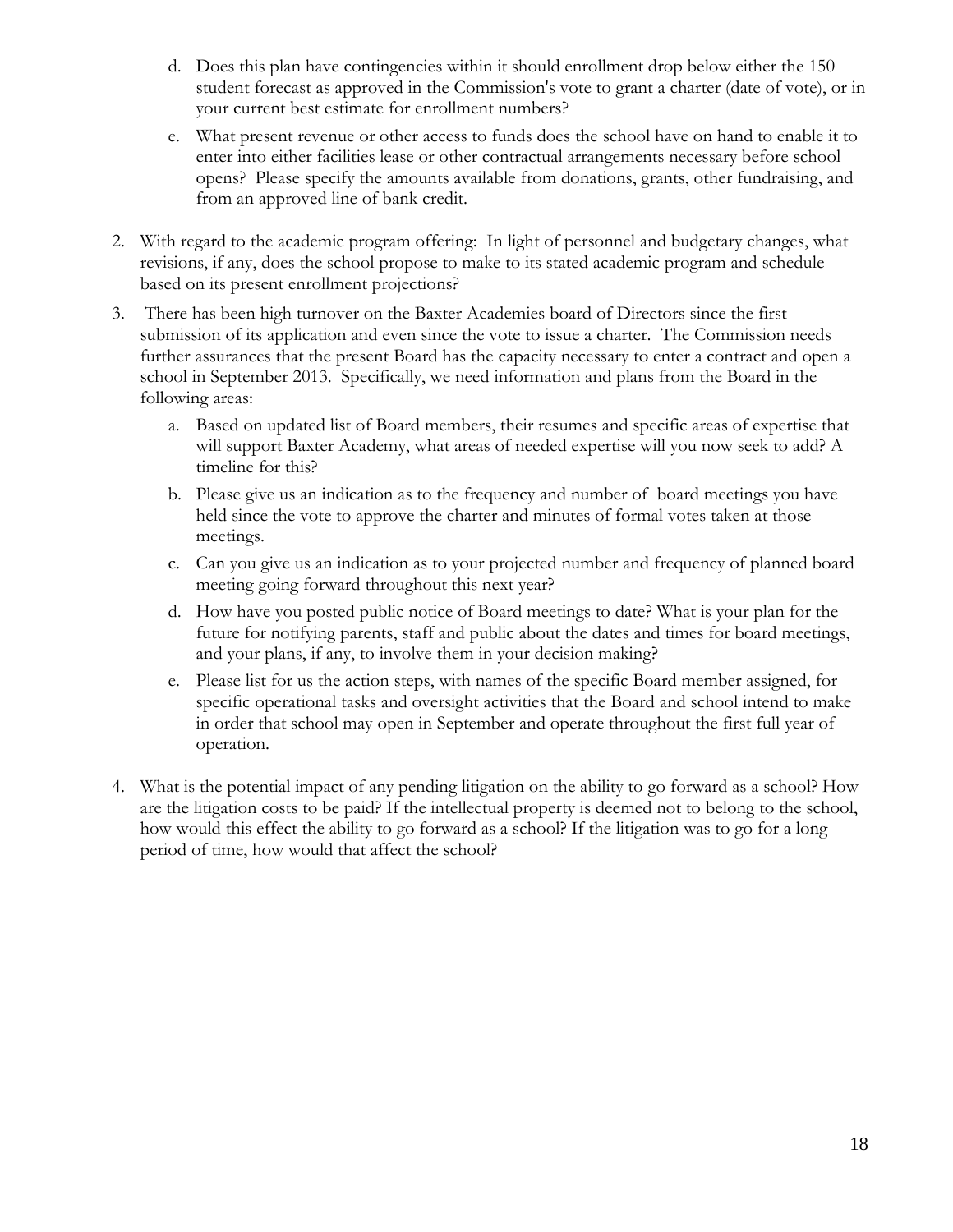### **Summary of Select Media Coverage of Baxter Academy Application to Maine Charter School Commission (MCSC) July 2012 – April 1, 2013**

In June and July 2012, the MCSC was considering multiple charter school applications including Baxter Academy in Portland. Baxter Academy is planned as a Science, Technology, Engineering and Math (STEM) school. Opponents, such as the Mayor of Portland and Maine Education Association, raised questions about the financial assumptions in the Baxter Academy budget. Baxter stated it had secured a \$500,000 line of credit from an anonymous benefactor to fund start-up costs and was projecting \$360,000 in the first year from federal U.S. Department of Education grants. The grant amounts were questioned, as were enrollment projections of 160. Baxter presented a new budget for 100 students with a smaller federal grant projection.

The MCSC subcommittee recommended approval, but the full Commission continued to have questions about Baxter's finances. One member suggested a budget based on 80 students might be good. Supporters noted the need for a STEM school and some MCSC members characterized issues raised in opposition as political.

At the same time the Commission was being criticized for the time it was taking to approve charter schools and the small number being approved. Commission members stated they were making decisions based on specific merits, not whether charter schools are good or bad generally.

In November Baxter Academy was approved as Maine's third charter school with a projected opening in September 2013.

In March 2013, the Baxter Academy Board dismissed John Jaques, the Director stating that it saw a pattern of mismanagement and had been considering dismissing Jaques after it learned the school did not have the line of credit it needs for its contract with the State. The Board discovered the line of credit was not in place when it went to sign the building lease.

Jaques denied mismanagement and stated board acted unethically and dismissed him in order to obtain a donation of \$250,000 contingent upon his removal. Jaques said that donation was from the father of a member of the school's advisory board. The Board said a family member was paying Jaques' salary, and that the donation did come from someone who had previously worked with Jaques then pulled his support. The individual who said his organization, the Jebediah Foundation, would not provide any more funding to the academy as long as Jaques was in charge confirmed this.

Jaques cut board off from school email, records, website and facebook page which included applications for positions and enrollment. There was back and forth in the press between current Baxter board members who supported the dismissal and former advisory board members who supported Jaques. A lawsuit was filed by the Board to get materials from Jaques because they were necessary in order to proceed with plans to open school in September.

Board has now signed lease and gained access to teacher applications.

On March 22 it was reported that the Portland Mayor asked Attorney General to investigate allegations of mismanagement, determine whether MCSC conducted an appropriate review of the school's financial picture and whether Commission offered inappropriate advice or assistance during application process.

The MCSC meeting on 3-25-13 to discuss Baxter Academy was covered. Jaques supporters criticized new leadership at school and said that most members of advisory board had resigned and school is corrupt. Baxter supporters claimed problems are a distraction and that the school is moving forward with a new